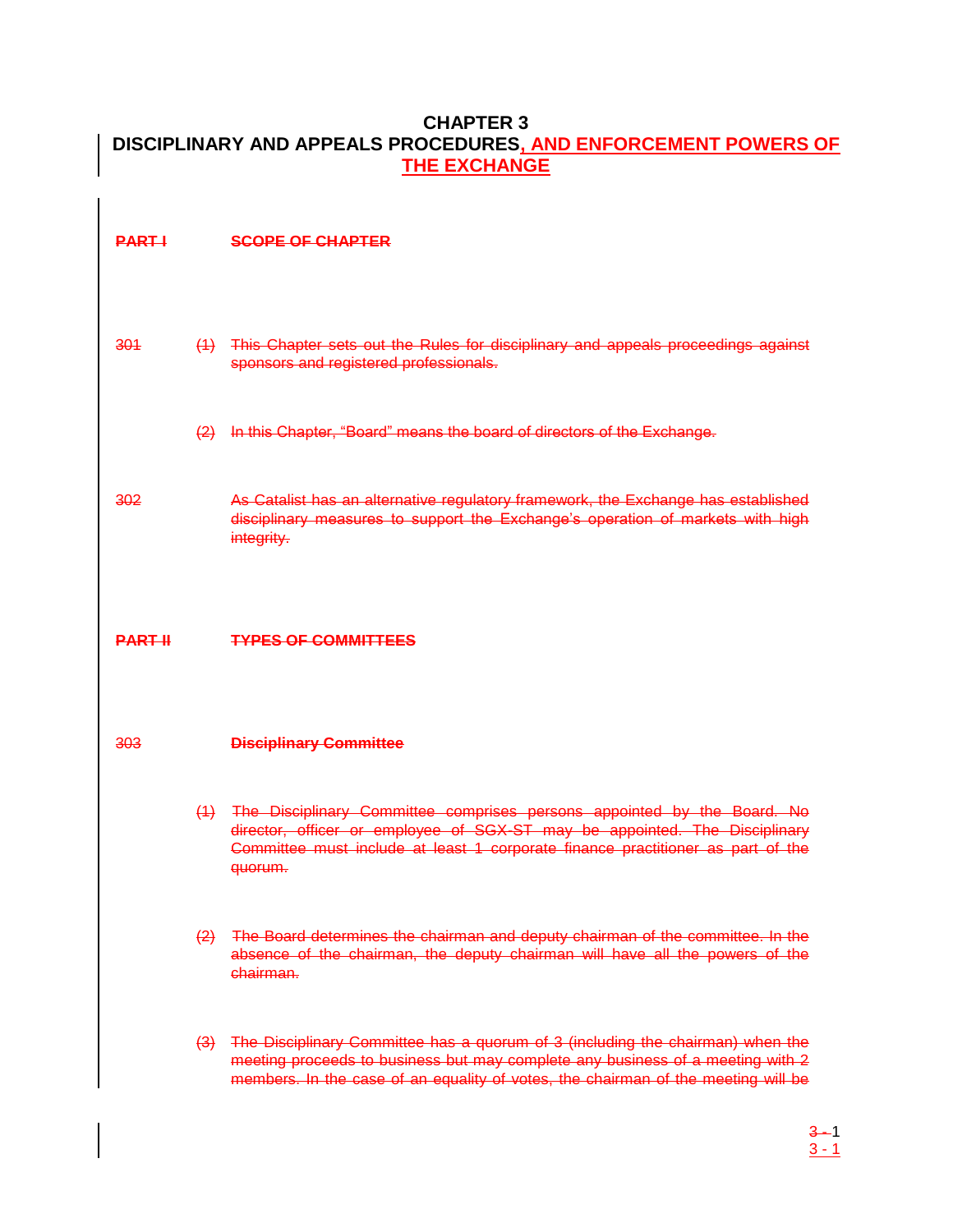entitled to a casting vote.

- (4) The chairman will appoint a date, time and place for the hearing. SGX-ST and the person charged must be given reasonable notice of the hearing.
- (5) Members of the Disciplinary Committee must notify the chairman before, or during, the hearing of any possible conflict of interest in relation to a charge. The chairman will decide whether the member concerned should attend the hearing of that charge. The chairman must abstain from hearing a charge in which he may have a conflict of interest.
- (6) The Disciplinary Committee may adjourn and reconvene its proceedings as it thinks fit.
- (7) Except where it is expressly provided in the Rules, the Disciplinary Committee may establish its own procedures.

### 304 **Appeals Committee**

- (1) The Appeals Committee comprises persons appointed by the Board provided that:
	- (a) no director, officer or employee of Singapore Exchange Limited ("SGX") or any of its related companies may be appointed;
	- (b) a majority are not directors, officers or employees of the sponsors or its subsidiaries; and
	- (c) a majority are not substantial shareholders of SGX or directors, officers or employees of any substantial shareholder of SGX.
- (2) The Appeals Committee will include at least 1 corporate finance practitioner as part of the initial quorum.
- (3) The Appeals Committee elects a chairman from among the members.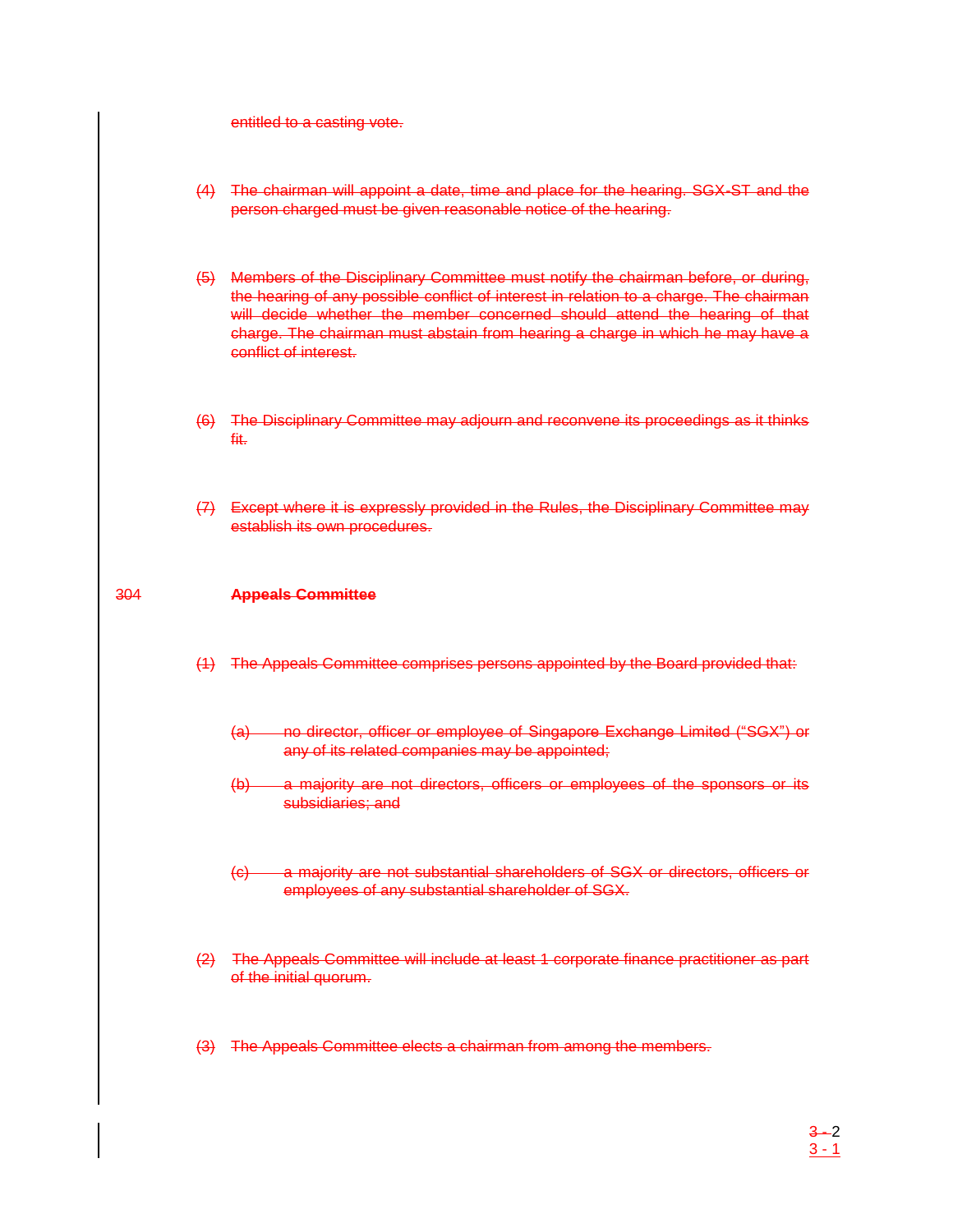- (4) The Appeals Committee has a quorum of 3 (including the chairman) when the meeting proceeds to business but may complete any business of a meeting with 2 members provided that Rules 304(1)(b) and 304(1)(c) are complied with. In the case of an equality of votes, the chairman will be entitled to a casting vote.
- (5) The chairman will appoint a date, time and place for the hearing. The appellant and the respondent must be given reasonable notice of the hearing.
- (6) Members of the Appeals Committee must notify the chairman before, or during, the hearing of any possible conflict of interest in relation to an appeal. The chairman will decide whether the member concerned should attend the hearing of that appeal. The chairman must abstain from hearing an appeal in which he may have a conflict of interest.
- (7) The Appeals Committee may adjourn and reconvene its proceedings as it thinks fit. If the parties to the appeal are not attending the hearing, the Appeals Committee may hear the appeal by way of a resolution in writing.
- (8) Except where it is expressly provided in the Rules, the Appeals Committee may establish its own procedures.

### **PART III INVESTIGATIONS**

- 305 The Exchange may conduct an investigation if:
	- (1) the investigation involves a possible breach of the Rules;
	- (2) the Exchange receives a written complaint involving an issuer, sponsor, or any of the sponsor's directors, officers, registered professionals, employees, or agents; or
	- (3) in the Exchange's opinion, the circumstances warrant.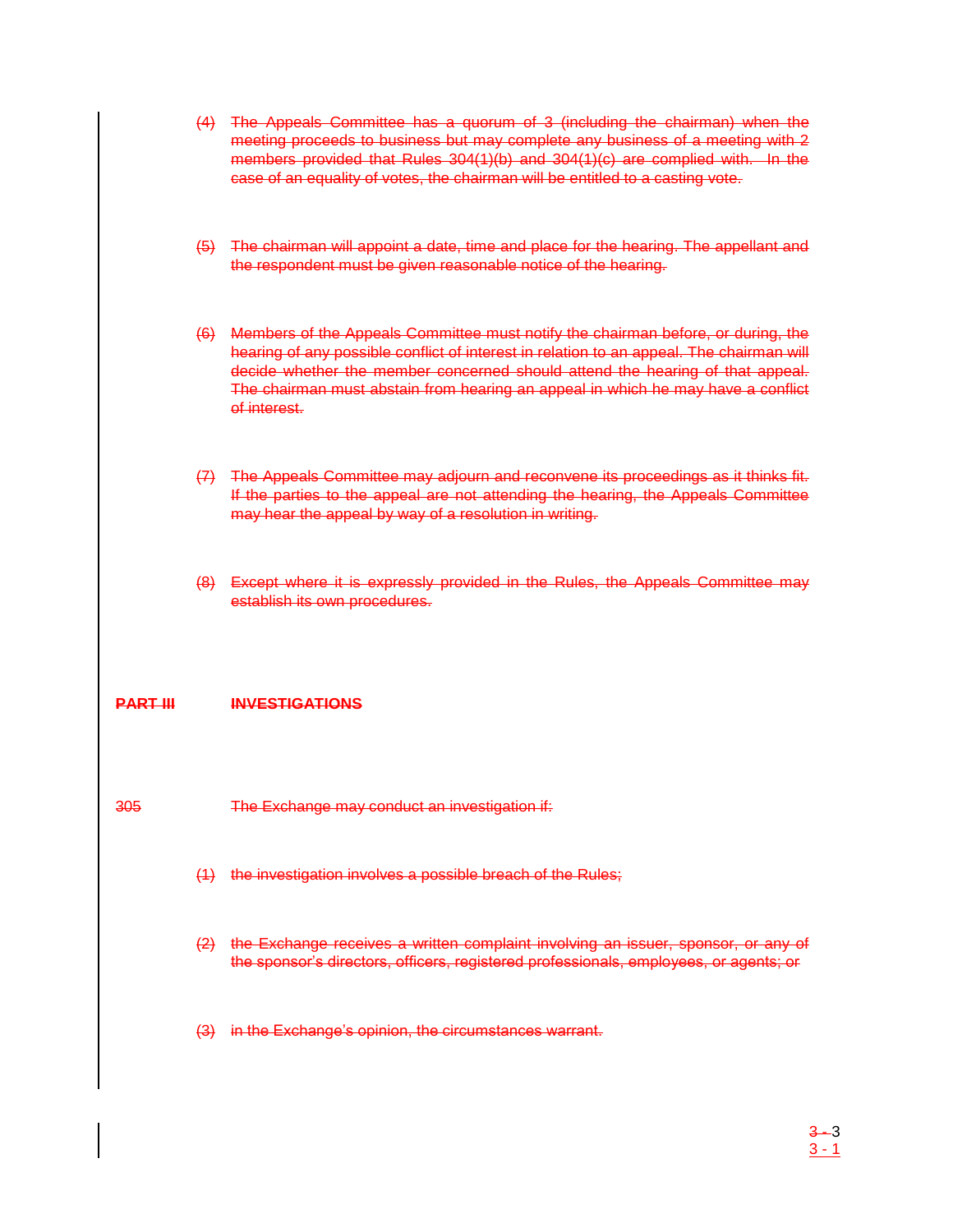| 306            |                   | The Exchange will conduct an investigation if the Authority directs.                                                                                                                                                                                                                               |
|----------------|-------------------|----------------------------------------------------------------------------------------------------------------------------------------------------------------------------------------------------------------------------------------------------------------------------------------------------|
| 307            |                   | The Exchange may require an issuer, sponsor or any of the sponsor's directors,<br>officers, registered professionals, employees, or agents to:                                                                                                                                                     |
|                | (4)               | render all assistance as the Exchange requires, at the Exchange's premises or<br>elsewhere; and                                                                                                                                                                                                    |
|                | $\left( 2\right)$ | provide the Exchange with information, books and records which, in the Exchange's<br>opinion, may be relevant to the investigation.                                                                                                                                                                |
| 308            |                   | An issuer, sponsor or registered professional must not willfully make, furnish or<br>permit the making or furnishing of any false or misleading information, statement or<br>report to the Exchange.                                                                                               |
| 309            |                   | The Exchange may appoint any person or persons to assist in its investigation<br>("Exchange Examiner"). The Exchange may delegate all or any of its powers under<br>this Part III to the Exchange Examiner. The Exchange Examiner must report the<br>results of the investigation to the Exchange. |
| <b>PART IV</b> |                   | <b>POWERS</b>                                                                                                                                                                                                                                                                                      |
| 310            |                   | The Exchange may charge, and the Disciplinary Committee may exercise its<br>powers against, a sponsor or registered professional who:                                                                                                                                                              |
|                |                   | (1) breaches any Rule, or any condition or restriction imposed by the Exchange;                                                                                                                                                                                                                    |
|                |                   | (2) breaches any provisions involving fraud or dishonesty, whether in or out of<br>Singapore;                                                                                                                                                                                                      |
|                |                   | (3) breaches director's duties; or                                                                                                                                                                                                                                                                 |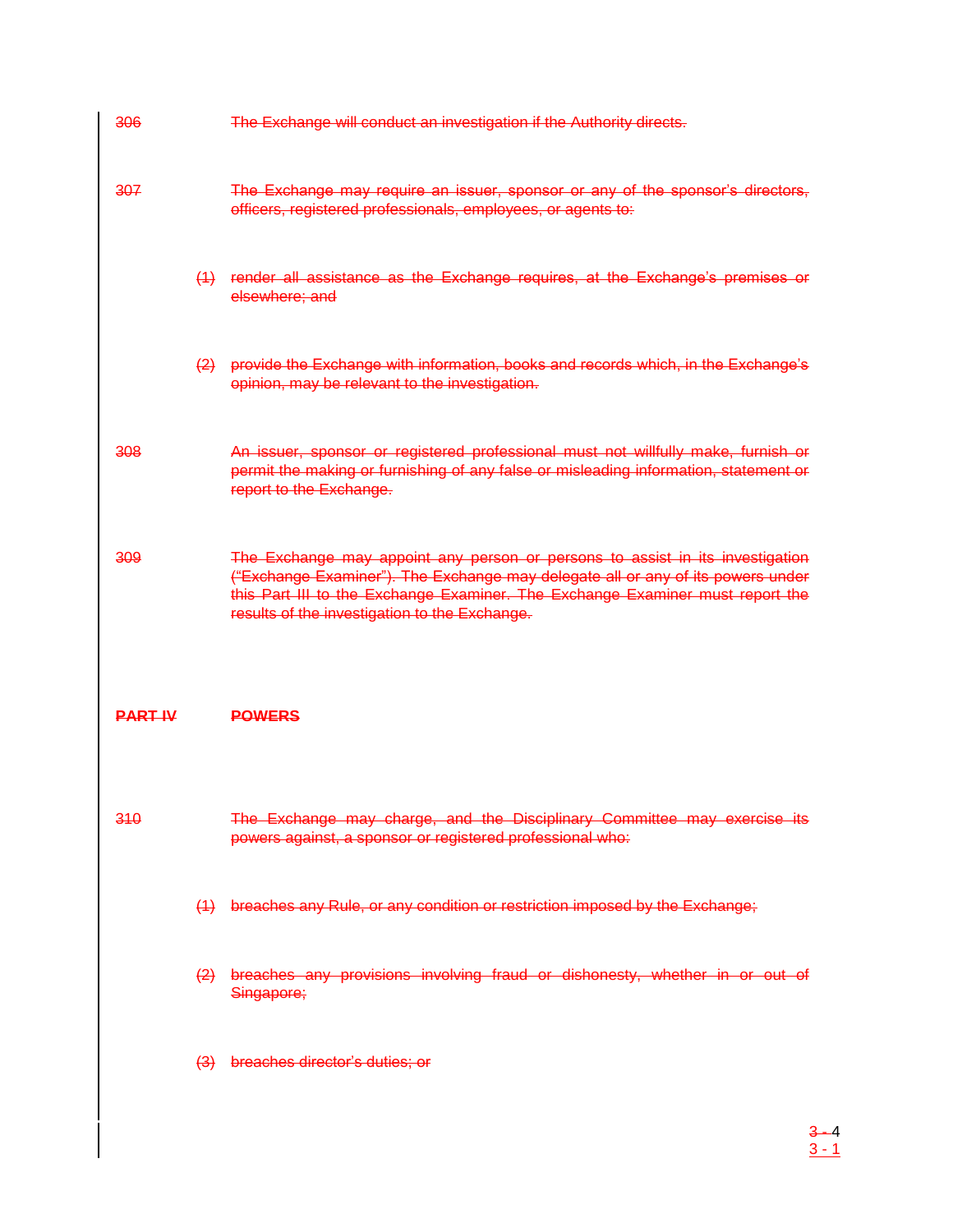|     | (4)               | engages in conduct detrimental to the financial integrity, reputation or interests of<br>the Exchange.                                                                                                                              |
|-----|-------------------|-------------------------------------------------------------------------------------------------------------------------------------------------------------------------------------------------------------------------------------|
| 344 |                   | The Exchange may charge, and the Disciplinary Committee may exercise its<br>powers against, a sponsor if any of its present or former directors, officers,<br>registered professionals, employees, or agents causes the sponsor to: |
|     | (4)               | breach any Rule;                                                                                                                                                                                                                    |
|     | $\left( 2\right)$ | breach any provisions involving fraud or dishonesty, whether in or out of Singapore;<br>$\overline{e}$                                                                                                                              |
|     | $\left(3\right)$  | engage in conduct detrimental to the financial integrity, reputation or interests of the<br>Exchange.                                                                                                                               |
| 312 | (4)               | A former sponsor is bound by the Rules, including remaining subject to disciplinary<br>proceedings, in respect of acts or omissions which occurred while it was authorised.                                                         |
|     | $\left(2\right)$  | A former registered professional is bound by the Rules, including remaining subject<br>to disciplinary proceedings, in respect of acts or omissions which occurred while he<br>was registered.                                      |
| 313 |                   | The powers of the Disciplinary Committee against a sponsor include the following:                                                                                                                                                   |
|     |                   | (1) revoke or suspend the sponsor's authorisation, whether or not the sponsor has<br>asked for its authorisation to be revoked or it has resigned;                                                                                  |
|     |                   | (2) impose a fine of not more than S\$250,000 for each breach of the Rules. A fine may<br>be ordered to be paid by instalments;                                                                                                     |
|     |                   | (3) impose any restrictions or conditions on activities that the sponsor undertakes;                                                                                                                                                |
|     |                   | (4) reprimand the sponsor;                                                                                                                                                                                                          |

3 - 5 3 - 1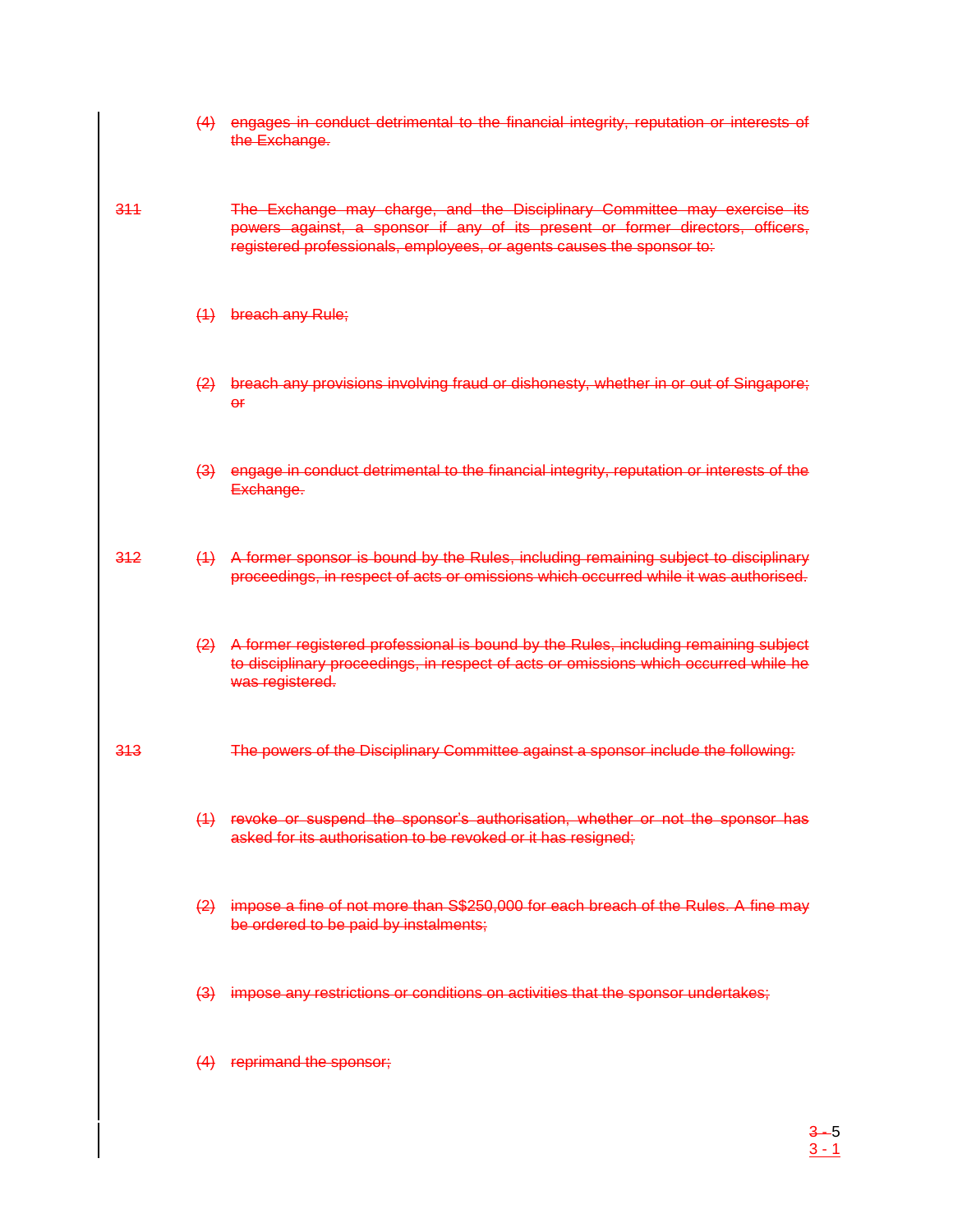(5) require an education program to be undertaken; and (6) order a stay of the penalty imposed, pending an appeal to the Appeals Committee. 314 The powers of the Disciplinary Committee against a registered professional include the following: (1) cancel or suspend the registered professional's registration, whether or not the registered professional has asked for its registration to be cancelled or it has resigned; (2) impose a fine of not more than S\$100,000 for each breach of the Rules. A fine may be ordered to be paid by instalments; (3) impose any restrictions or conditions on activities that the registered professional undertakes; (4) reprimand the registered professional; (5) require an education program to be undertaken; and (6) order a stay of the penalty imposed, pending an appeal to the Appeals Committee. **PART V PROCESS** 315 The Exchange will give the sponsor or registered professional charged a written notice setting out particulars of the charge. In the case of a registered professional being charged, a copy will be given to its sponsor. 316 The following procedures apply:

> $3 - 6$  $3 - 1$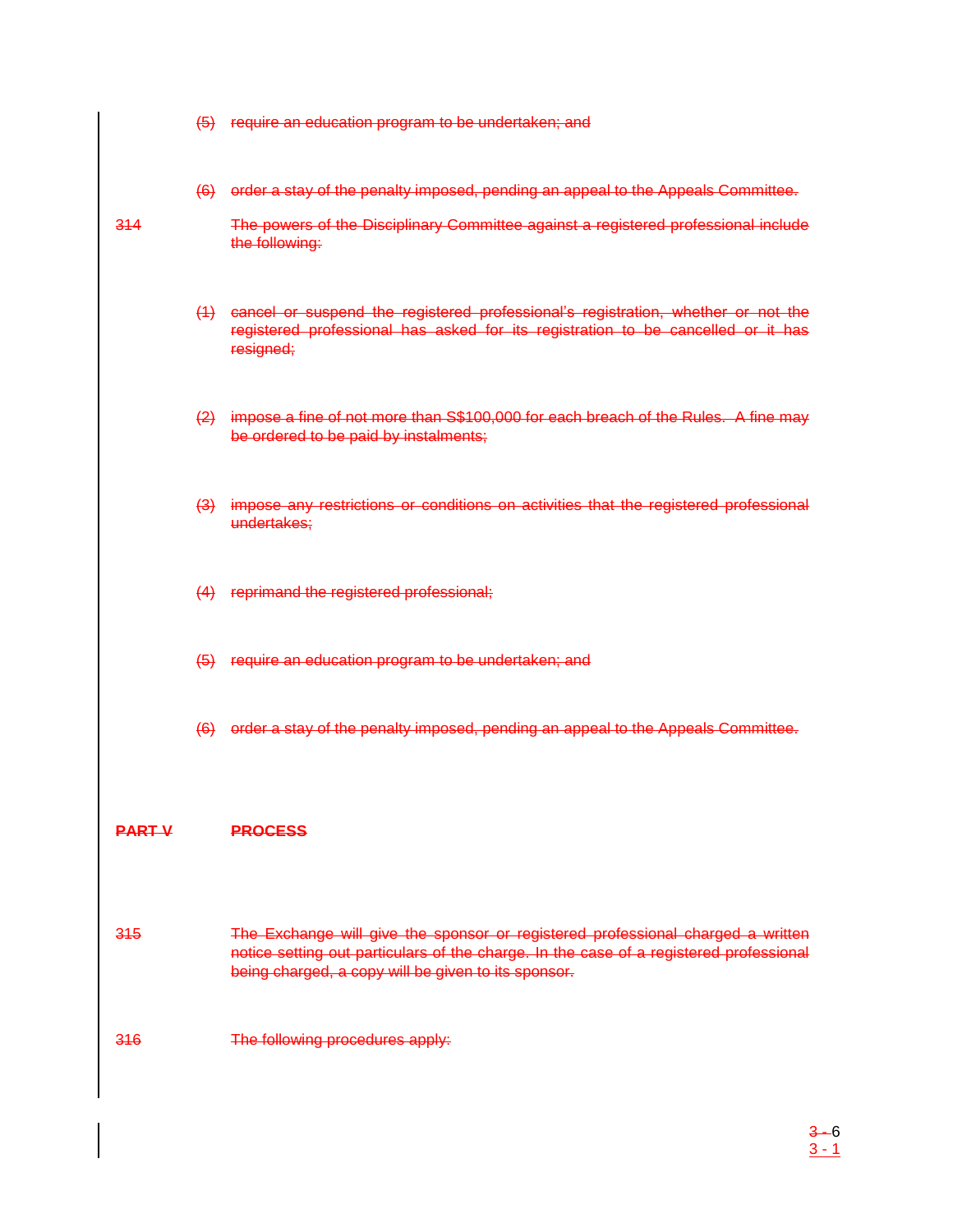|     | (4)              | The party charged may submit a defence. It must be given to the secretary of the<br>Disciplinary Committee within 14 days from the date of the notice of charge.                                                                                                                               |
|-----|------------------|------------------------------------------------------------------------------------------------------------------------------------------------------------------------------------------------------------------------------------------------------------------------------------------------|
|     | $\left(2\right)$ | The Exchange may respond to the defence. It must be given to the party charged<br>and the secretary within 14 days of receipt of the defence.                                                                                                                                                  |
|     | $\left(3\right)$ | The party charged may reply to the response. It must be given to the secretary<br>within 14 days of receipt of the response.                                                                                                                                                                   |
| 317 |                  | Time to comply with the deadlines may be extended by the chairman of the<br>Disciplinary Committee or his nominee. A written request for extension must be<br>submitted within the deadline and must set out the grounds. The decision of the<br>chairman or his nominee is final and binding. |
| 318 |                  | The Disciplinary Committee may hear a charge and exercise all its powers even if<br>the party charged does not file a defence or a reply to the response, or is not<br>present at the hearing or any adjourned hearing.                                                                        |
| 319 | (4)              | The Exchange and the party charged may be represented by an advocate and<br>solicitor.                                                                                                                                                                                                         |
|     | $\left(2\right)$ | The party charged must tell the secretary of the Disciplinary Committee in writing of<br>the legal representative's name at least 14 days before the hearing of the charge.                                                                                                                    |
|     | $\left(3\right)$ | The Disciplinary Committee may seek the advice of an advocate and solicitor.                                                                                                                                                                                                                   |
| 320 |                  | (1) The Exchange and the party charged may examine, and take copies of, the<br>evidence which each of them intends to rely on at the hearing.                                                                                                                                                  |
|     |                  | (2) The party charged must give the Exchange a written undertaking not to disclose<br>- information received from the Exchange in relation to the charge to any person,<br>except the legal representative of the party charged for the purpose of the hearing<br>or any appeal.               |
|     | $\left(3\right)$ | A breach of the undertaking constitutes a breach of the Rules.                                                                                                                                                                                                                                 |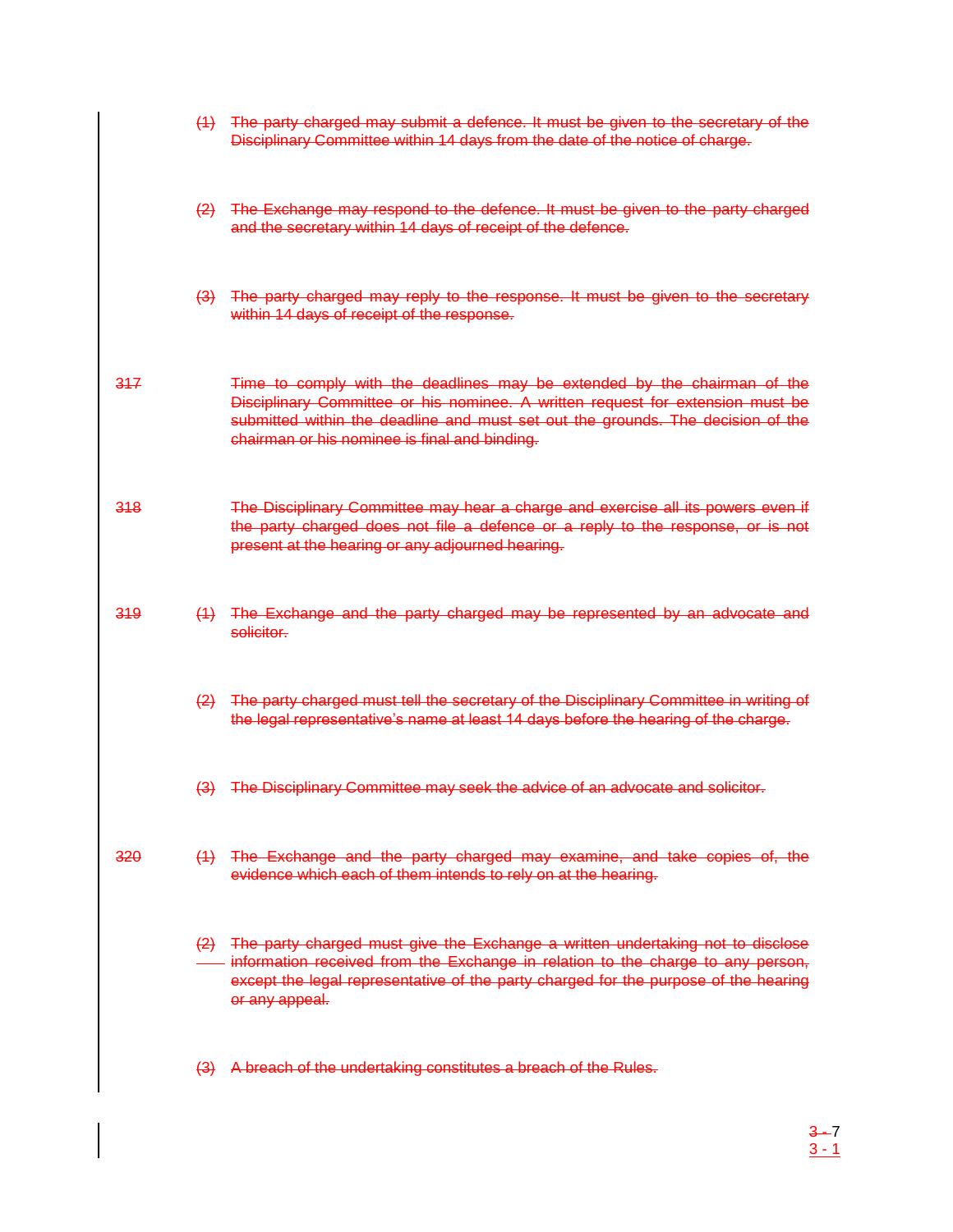| 321 |                   | (1) The Exchange and the party charged may:                                                                                                                                                                                                                              |
|-----|-------------------|--------------------------------------------------------------------------------------------------------------------------------------------------------------------------------------------------------------------------------------------------------------------------|
|     |                   | (a) examine and cross-examine witnesses; and                                                                                                                                                                                                                             |
|     |                   | (b) request the attendance of a witness.                                                                                                                                                                                                                                 |
|     | $\left( 2\right)$ | The Disciplinary Committee may, in its absolute discretion:                                                                                                                                                                                                              |
|     |                   | (a) call for the attendance of any witness; and                                                                                                                                                                                                                          |
|     |                   | (b) allow or disallow a request for the attendance of a witness.                                                                                                                                                                                                         |
|     |                   | (3) The Disciplinary Committee cannot compel the attendance of a witness.                                                                                                                                                                                                |
| 322 |                   | Unless expressly permitted by the chairman of the Disciplinary Committee, the<br>Exchange and the party charged must not be present during the deliberation of a<br>charge by the Disciplinary Committee. Failure to observe this Rule does not vitiate<br>any decision. |
| 323 |                   | (1) The Exchange and the party charged may be present when the Disciplinary<br>Committee announces its decision.                                                                                                                                                         |
|     | $\left( 2\right)$ | The Disciplinary Committee will record short written grounds of decision.                                                                                                                                                                                                |
|     |                   | (3) The Disciplinary Committee will give its written decision to the Exchange and the<br>- party charged.                                                                                                                                                                |
| 324 |                   | (1) The Exchange will notify all sponsors of charges established by the Disciplinary<br>- Committee against a sponsor or registered professional, together with such details<br>as the Exchange thinks appropriate.                                                      |
|     | $\leftrightarrow$ | The Exchange may make the decision against a sponsor or registered professional<br>public (together with such details as the Exchange thinks appropriate). For<br>avoidance of doubt, this includes publication of the following information:                            |
|     |                   | the particulars of the sponsor or registered professional;<br><del>(a)</del>                                                                                                                                                                                             |

3 - 8 3 - 1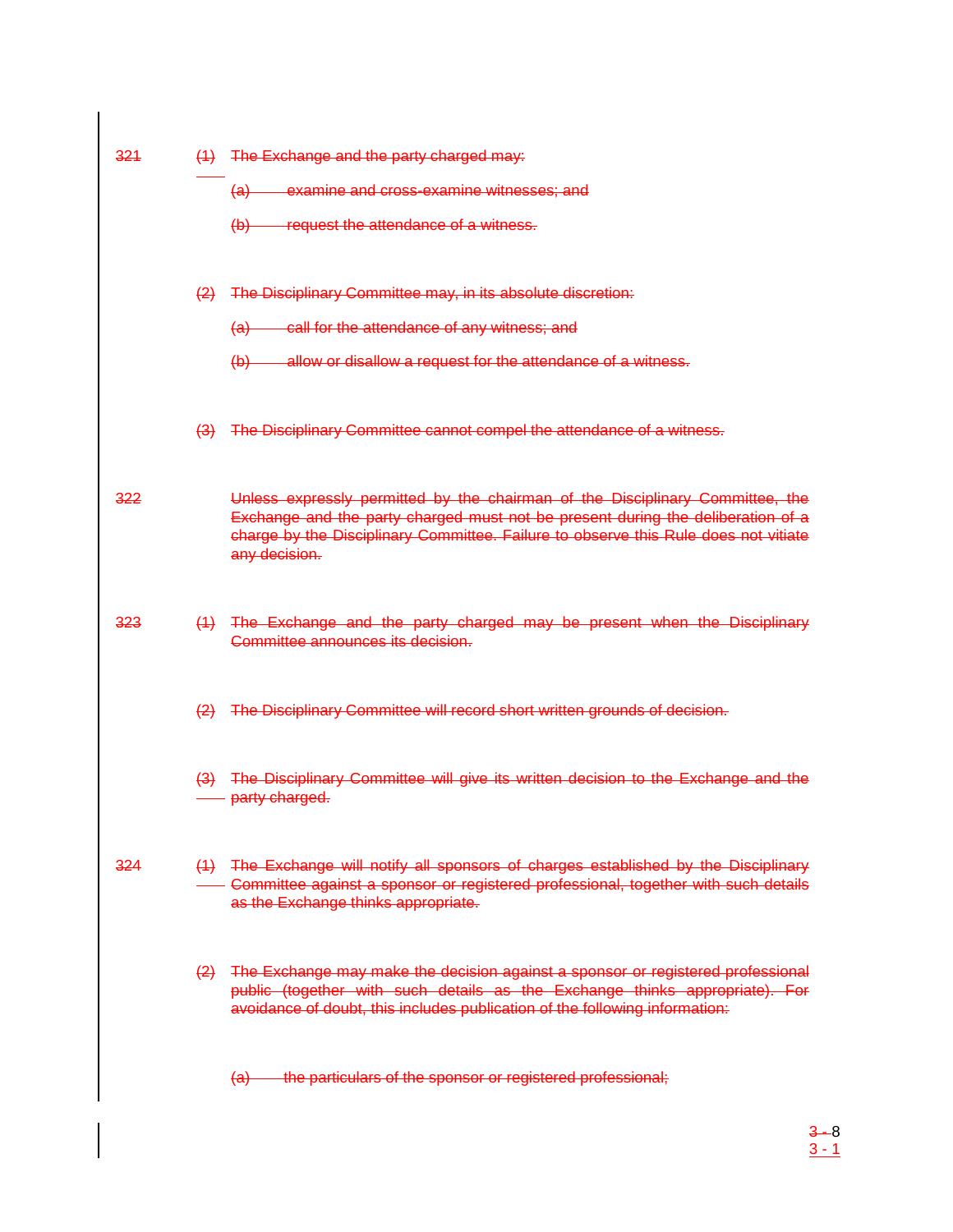(b) the particulars of the charge;

| $\left(\theta\right)$ |  |  | the underlying facts in respect of the charge, which may include particulars |  |  |
|-----------------------|--|--|------------------------------------------------------------------------------|--|--|
|                       |  |  |                                                                              |  |  |
|                       |  |  | of the issuer or any of the sponsor's directors, officers, registered        |  |  |
|                       |  |  | professionals, employees or agents involved;                                 |  |  |

- (d) the findings and decision of the Disciplinary Committee or the Appeals Committee, where applicable;
- (e) the basis of the findings and decision of the Disciplinary Committee or the Appeals Committee, where applicable; and
- (f) the powers exercised by the Disciplinary Committee or the Appeals Committee, where applicable.

(3) This Rule operates as irrevocable consent by an issuer, sponsor and registered professional for the Exchange to publish or notify a decision. The consent remains valid and effective notwithstanding that the person ceases to be an issuer, sponsor or registered professional. An issuer, sponsor, or any of the sponsor's directors, officers, registered professionals, employees or agents cannot initiate any action or proceeding against the Exchange or members of the Disciplinary Committee and Appeals Committee for publishing or notifying a decision under this Rule.

#### **PART VI APPEALS**

- 325 (1) The Exchange or the party charged may appeal against the decision of the Disciplinary Committee.
	- (2) A decision of the Appeals Committee is final and binding.
- 326 The powers of the Appeals Committee include: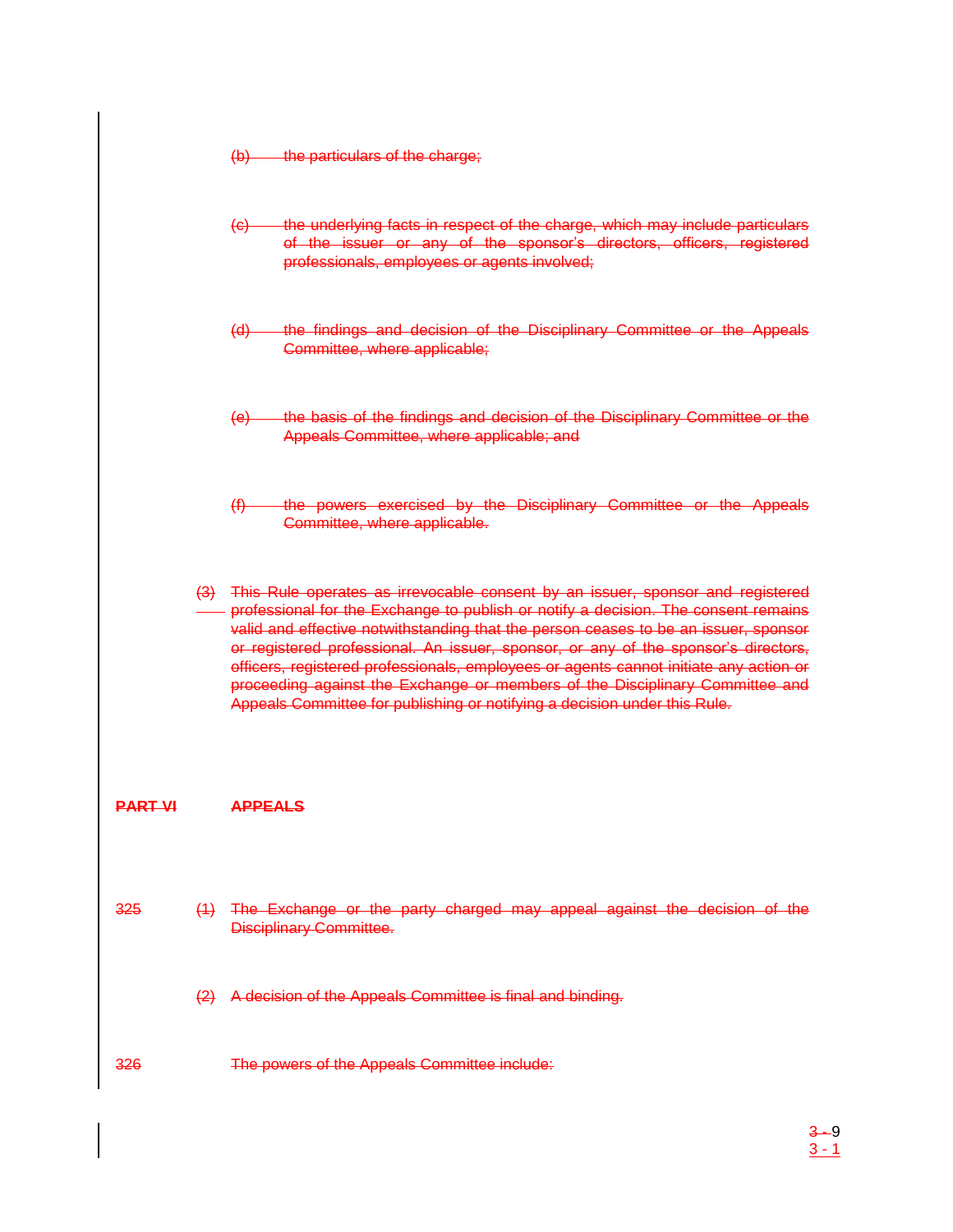- (1) all the powers of the Disciplinary Committee;
- (2) increasing or reducing penalties, and overturning, varying or upholding any decision **Foll the Disciplinary Committee;**
- (3) hearing appeals in accordance with the Rules; and
- (4) dealing with such other matters as the Board gives it (either generally or in a particular case).

#### **PART VII APPEAL PROCESS**

- 327 The following procedures apply:
	- (1) The appellant must give a notice of appeal, setting out the full grounds of appeal to - the respondent and the secretary of the Appeals Committee within 14 days of receipt of the Disciplinary Committee's written decision under Rule 323(3).
	- (2) The respondent may respond. It must be given to the appellant and the secretary within 14 days of receipt of the notice of appeal.
	- (3) The appellant may reply to the response. It must be given to the respondent and the secretary within 14 days of receipt of the response.
- 328 Time to comply with the deadlines may be extended by the chairman of the Appeals Committee or his nominee. A written request for extension must be submitted within the deadline and must set out the grounds. The decision of the chairman or his nominee is final and binding.
- 329 The Appeals Committee may hear an appeal and exercise all its powers even if the respondent does not file a response or either party is not present at the hearing or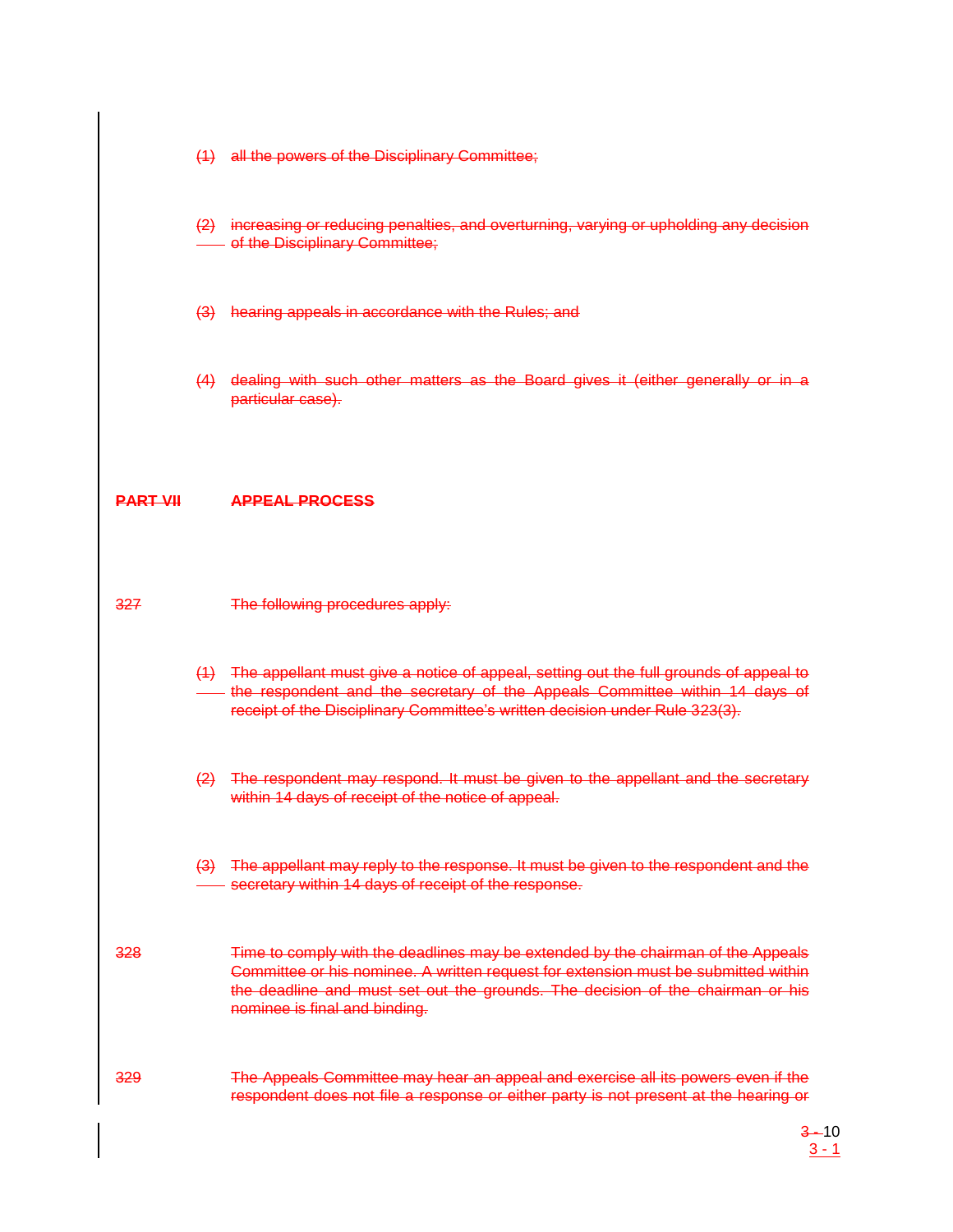|  |  | any adjourned hearing. |  |
|--|--|------------------------|--|
|  |  |                        |  |
|  |  |                        |  |
|  |  |                        |  |

| 330 |                  | (1) An appellant, other than the Exchange, must pay an administrative fee of \$1,500<br>when submitting a notice of appeal.                                                                                                                                                                                         |
|-----|------------------|---------------------------------------------------------------------------------------------------------------------------------------------------------------------------------------------------------------------------------------------------------------------------------------------------------------------|
|     | $\left(2\right)$ | The administrative fee is not refundable unless:                                                                                                                                                                                                                                                                    |
|     |                  | the appellant tells the secretary of the Appeals Committee in writing of<br><del>(a)</del><br>withdrawal of the appeal at least 7 days before the hearing of the appeal;                                                                                                                                            |
|     |                  | $(b)$ the appeal is successful; or                                                                                                                                                                                                                                                                                  |
|     |                  | the chairman of the Appeals Committee agrees to a refund, whether in full<br><del>(c) —</del><br>or in part.                                                                                                                                                                                                        |
| 331 | (4)              | An appellant and a respondent may be represented by an advocate and solicitor.                                                                                                                                                                                                                                      |
|     | $\left(2\right)$ | The secretary of the Appeals Committee must be informed in writing of the legal<br>representative's name at least 14 days before the hearing of the appeal.                                                                                                                                                         |
|     |                  | (3) The Appeals Committee may seek the advice of an advocate and solicitor.                                                                                                                                                                                                                                         |
| 332 |                  | (1) The parties to an appeal may examine, and take copies of, the evidence which<br>each of them intends to rely on at the hearing.                                                                                                                                                                                 |
|     |                  | (2) The undertaking given under Rule 320(2) applies.                                                                                                                                                                                                                                                                |
| 333 |                  | (1) The Appeals Committee will determine the appeal by way of rehearing. It will only<br>rehear that part of the decision of the Disciplinary Committee appealed against.                                                                                                                                           |
|     | $\left(2\right)$ | The Appeals Committee may receive evidence that was not presented to the<br>Disciplinary Committee. In exercising its discretion, the Appeals Committee will<br>consider whether the evidence was available at the time of the hearing by the<br>Disciplinary Committee and why it was not introduced at that time. |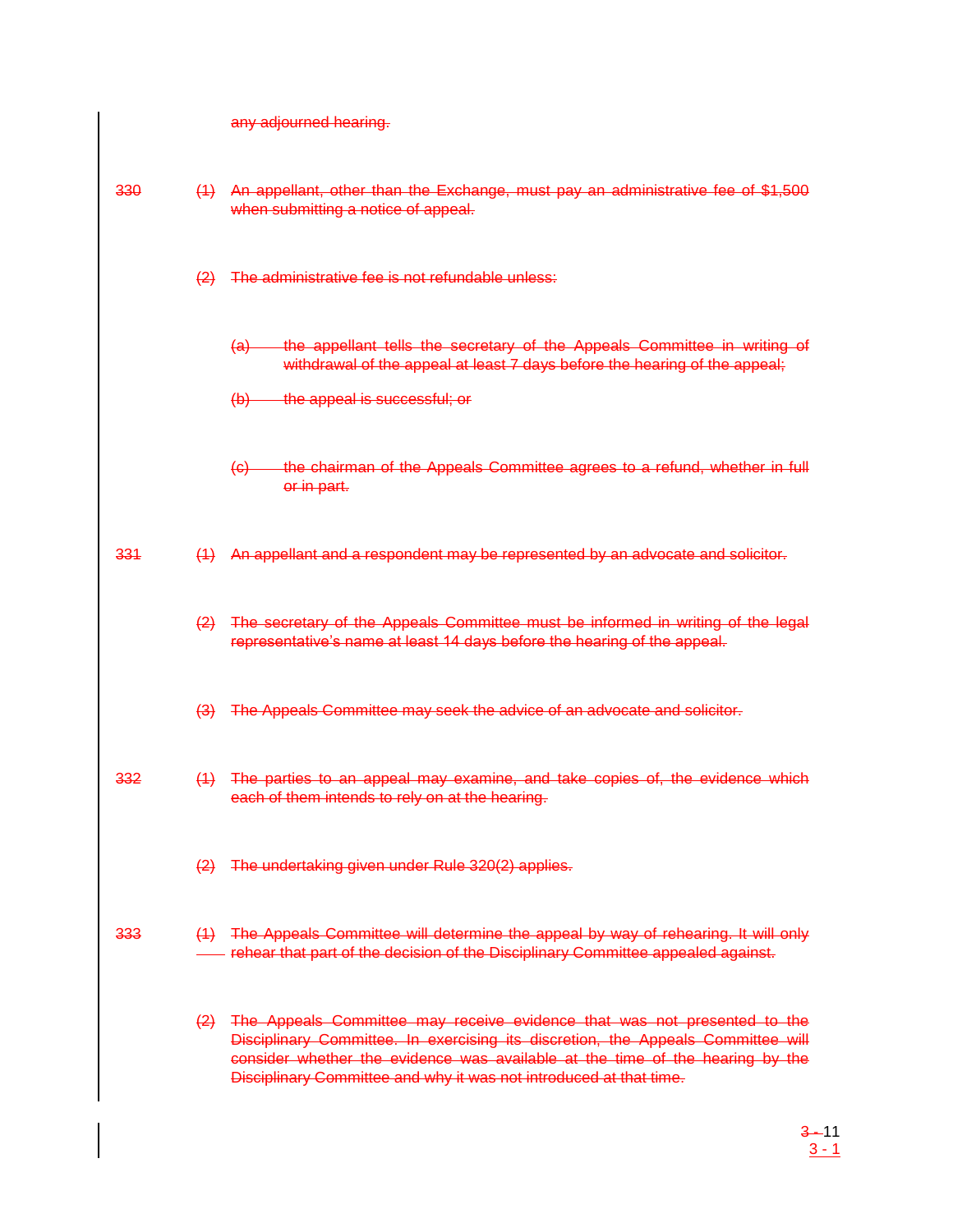| 334              |                   | $(1)$ The parties to an appeal may:                                                                                                                                                                                                                |
|------------------|-------------------|----------------------------------------------------------------------------------------------------------------------------------------------------------------------------------------------------------------------------------------------------|
|                  |                   | (a) examine and cross-examine witnesses; and                                                                                                                                                                                                       |
|                  |                   | (b) request the attendance of a witness.                                                                                                                                                                                                           |
|                  |                   | (2) The Appeals Committee may, in its absolute discretion:                                                                                                                                                                                         |
|                  |                   | (a) call for the attendance of any witness; and                                                                                                                                                                                                    |
|                  |                   | (b) allow or disallow a request for the attendance of a witness.                                                                                                                                                                                   |
|                  |                   | (3) The Appeals Committee cannot compel the attendance of a witness.                                                                                                                                                                               |
| 335              |                   | Unless expressly permitted by the chairman of the Appeals Committee, the parties<br>to an appeal must not be present during the deliberation of an appeal by the<br>Appeals Committee. Failure to observe this Rule does not vitiate the decision. |
| 336              |                   | (1) The parties to an appeal may be present when the Appeals Committee announces<br>its decision.                                                                                                                                                  |
|                  |                   | (2) The Appeals Committee will record short written grounds of decision.                                                                                                                                                                           |
|                  |                   | (3) The Appeals Committee will give its written decision to all parties to an appeal.                                                                                                                                                              |
| <b>PART VIII</b> |                   | <b>COSTS</b>                                                                                                                                                                                                                                       |
| 337              |                   | (1) The Disciplinary Committee or Appeals Committee may require the party charged to<br>pay all or part of the costs of the investigation and hearing.                                                                                             |
|                  | $\left( 2\right)$ | The Committee may order the costs awarded to be paid within 14 days.                                                                                                                                                                               |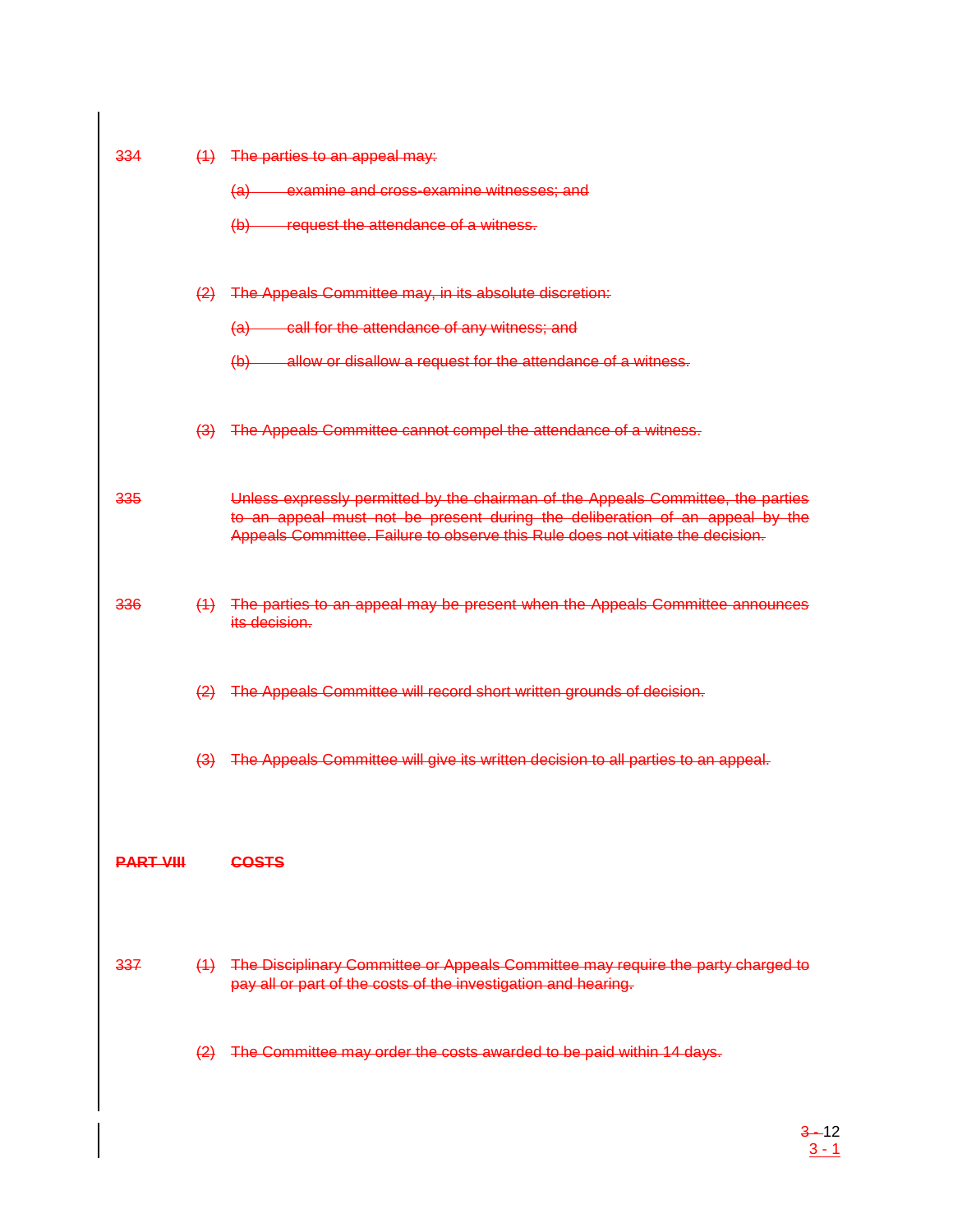| <b>PART IX</b>    | <b>FINES</b>                                                                                                                                                                                                                   |
|-------------------|--------------------------------------------------------------------------------------------------------------------------------------------------------------------------------------------------------------------------------|
| 338               | (1) A fine must be paid within 14 days from the date of notice, or such longer time as<br>the chairman of the Disciplinary Committee or the Appeals Committee, where<br>applicable, or his nominee, permits.                   |
|                   | (2) If a fine ordered against a sponsor or registered professional remains unpaid 7 days<br>after the deadline, the sponsor or registered professional may be suspended. Any<br>suspension ends upon full payment of the fine. |
| <b>PARTI</b>      | <b>SCOPE OF CHAPTER</b>                                                                                                                                                                                                        |
| 301<br>(1)        | This Chapter sets out:                                                                                                                                                                                                         |
|                   | the purpose of the Disciplinary Committee and Appeals Committee;<br>(a)                                                                                                                                                        |
|                   | (b)<br>the administrative and enforcement powers of the Exchange;                                                                                                                                                              |
|                   | (c)<br>the process for disciplinary proceedings and appeals proceedings;<br>and                                                                                                                                                |
|                   | (d)<br>the powers of the Disciplinary Committee and Appeals Committee.                                                                                                                                                         |
| (2)               | For the purposes of this Chapter, the following terms, unless the context<br>requires otherwise, have the following meanings:                                                                                                  |
| <b>Term</b>       | <b>Meaning</b>                                                                                                                                                                                                                 |
| "Relevant Person" | means an issuer, its directors, executive<br>officers, a sponsor or registered professional.                                                                                                                                   |
| "Relevant Rule"   | means the relevant provision(s) in the rules of<br>Catalist.                                                                                                                                                                   |
| 302               | For the purposes of this Chapter, a Relevant Person is deemed to have<br>contravened a Relevant Rule when a Relevant Person has:                                                                                               |
| (1)               | committed an act in breach of a Relevant Rule;                                                                                                                                                                                 |
| (2)               | omitted to do an act which resulted in a breach of a Relevant Rule;                                                                                                                                                            |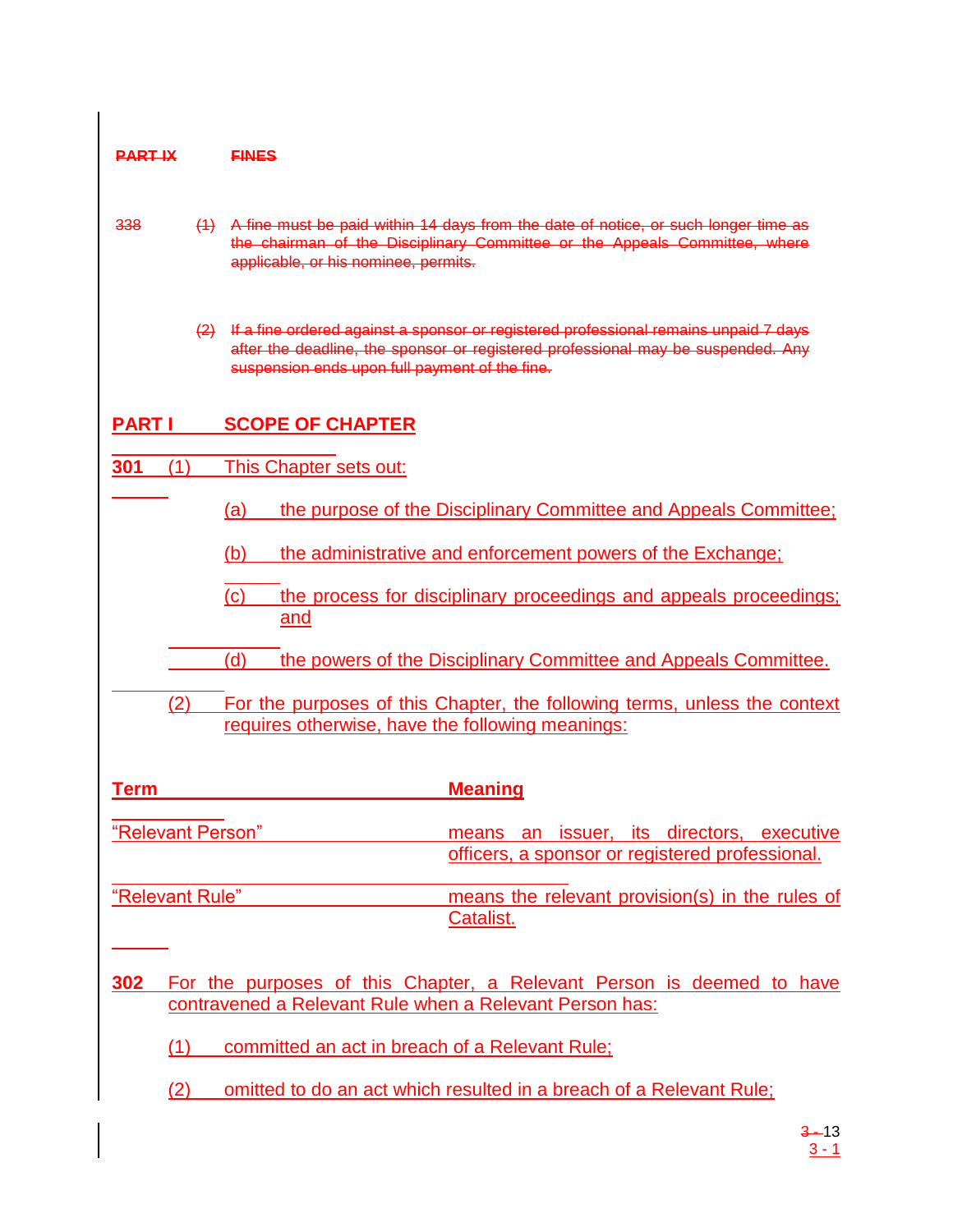- (3) failed to comply with a requirement imposed by the Exchange;
- (4) failed to comply with a requirement imposed or an order issued by the Disciplinary Committee or Appeals Committee;
- (5) caused another Relevant Person to commit an act in breach of a Relevant Rule;
- (6) caused another Relevant Person to omit to do an act which resulted in a breach of a Relevant Rule;
- (7) caused another Relevant Person to fail to comply with a requirement imposed by the Exchange; or
- (8) caused another Relevant Person to fail to comply with a requirement imposed or order issued by the Disciplinary Committee or the Appeals Committee.

# **PART II TYPES OF COMMITTEES**

## **Disciplinary Committee**

- **303** (1) The Disciplinary Committee shall, as a tribunal of first instance, hear and determine charges brought by the Exchange against a Relevant Person for contravention of any Relevant Rule.
- (2) The Disciplinary Committee shall comprise persons appointed by the Board in consultation with the Authority, and shall not have a member who is, or who within 3 years of the proposed appointment date was, a director, officer or employee of:

(a) SGX; or

- (b) a related corporation of SGX.
- (3) The Disciplinary Committee shall hear and determine charges by convening a Disciplinary Committee hearing, subject to the following conditions:
	- (a) a Disciplinary Committee hearing shall have an initial quorum of 5 members, including the chairman or deputy chairman of the Disciplinary Committee, but may be concluded with a quorum of 3 members; and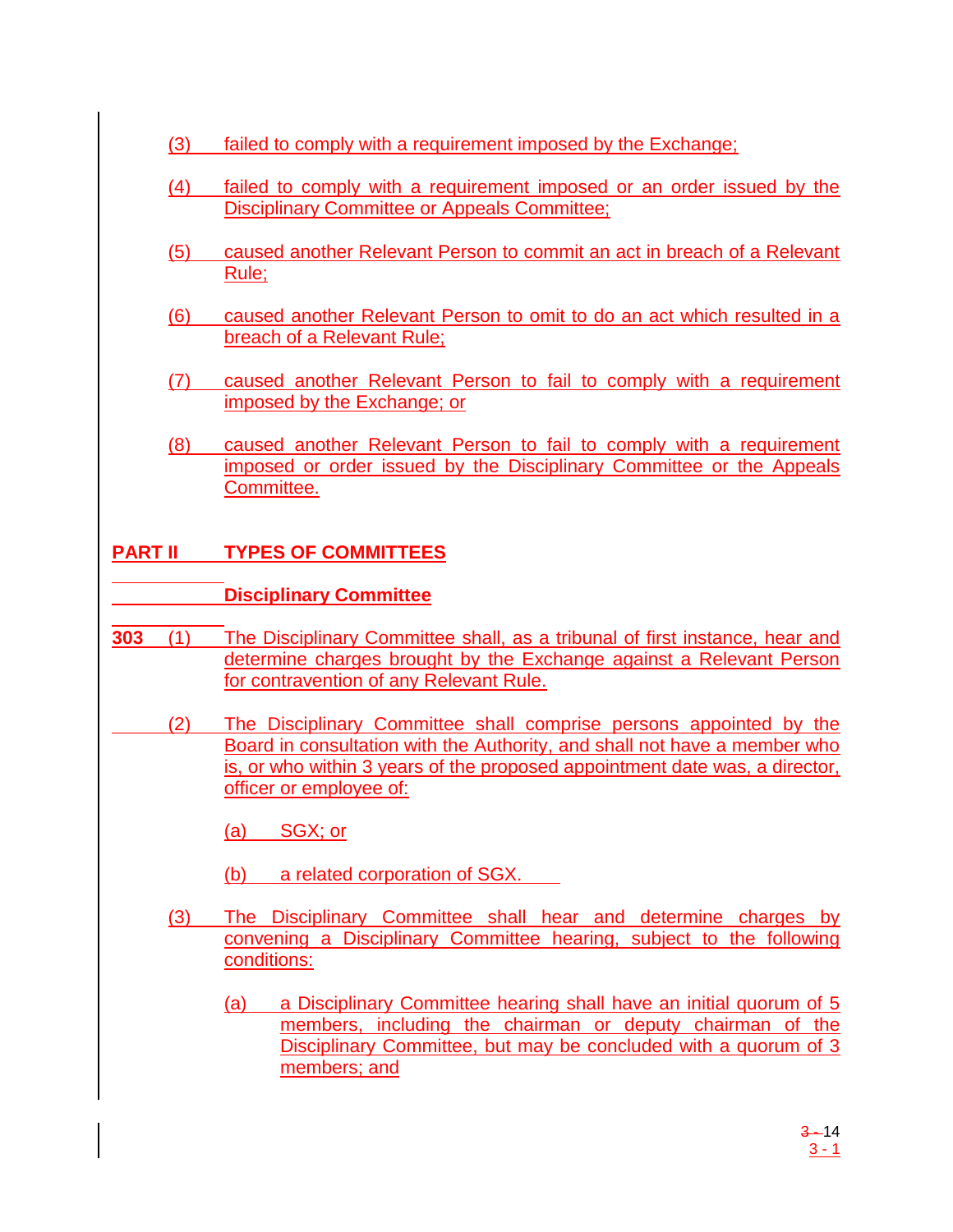- (b) the quorum of a Disciplinary Committee hearing shall comprise at least 1 member with legal experience and the remaining members with any of the following experience:
	- (i) corporate finance experience
		- (ii) directorship experience in an issuer listed on the Exchange; and
		- (iii) accounting experience.
- (4) The Disciplinary Committee may hear and determine charges against a Relevant Person even if the Relevant Person is no longer a Relevant Person at the time of the Disciplinary Committee hearing, so long as the Relevant Person was a Relevant Person at the time of the alleged contravention.
- (5) Charges brought before the Disciplinary Committee shall be decided by a simple majority of votes by its members. In the case of an equality of votes, the chairman of the hearing shall be entitled to a casting vote.
- (6) The chairman of the Disciplinary Committee has the following powers:
	- (a) the fixing of the date of the hearing;
	- (b) fixing the timelines for filing of documents for the hearing;
	- (c) determining if obtaining legal advice is necessary;
	- (d) determining if confidential information related to the proceedings may be disclosed to a third party;
	- (e) establishing procedures for the hearing which are not contrary to the Rules;
	- (f) determining if the composition of the Disciplinary Committee may be varied after the hearing has commenced; and
	- (g) determining all administrative and procedural matters relating to a hearing.
- (7) In the absence of the chairman of the Disciplinary Committee, the deputy chairman of the Disciplinary Committee shall have all the powers of the chairman of the Disciplinary Committee.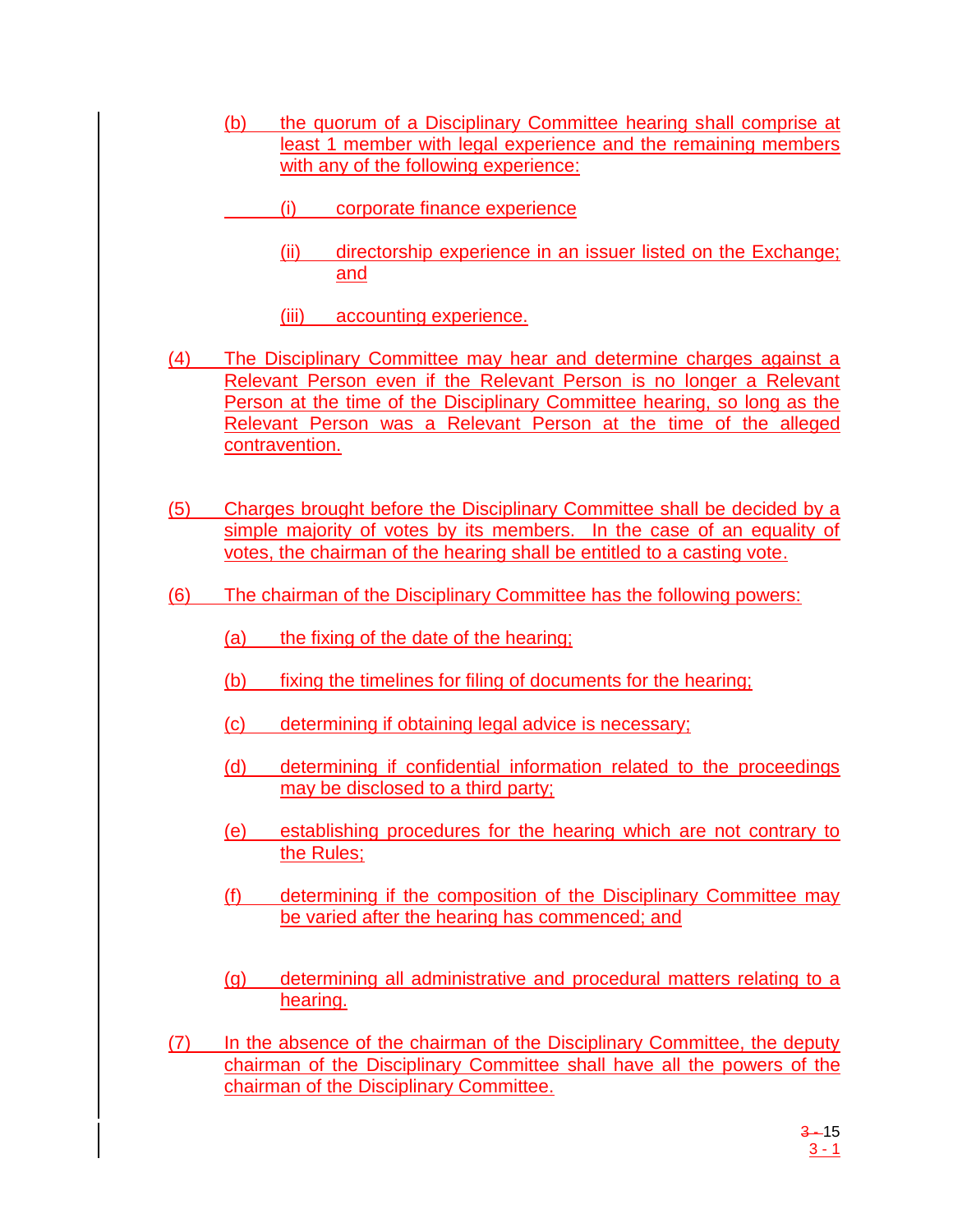- (8) The Disciplinary Committee shall be supported by a secretariat which reports to the chairman of the Disciplinary Committee.
- (9) The chairman of the Disciplinary Committee may delegate any of his powers or duties under Rule 303(6), 315(1), 315(2), 315(6) and 316(1) to any member of the Disciplinary Committee or the Disciplinary Committee secretariat.
- (10) References to the chairman of the Disciplinary Committee in Rules 303(6), 315(1), 315(2), 315(6) and 316(1) shall refer to the deputy chairman or the member or secretariat who has been delegated the relevant powers of the chairman.

## **Appeals Committee**

- **304** (1) The Appeals Committee shall hear and decide appeals arising from:
	- (a) decisions of the Disciplinary Committee; and
		- (b) decisions of the Exchange relating to any of the following matters:
			- (i) rejection of an application for the extension of time to allow an issuer to restore its percentage of securities in public hands to at least 10% under Rule 723;
			- (ii) removal of an issuer from the Official List under Rule 746(5);
			- (iii) rejection of a proposal by a cash company to meet requirements for a new listing under Rule 1017(2);
				- (iv) rejection of an application for extension of time to meet requirements for a new listing under Rule 1017(2);
			- (v) rejection of a resumption proposal under Rule 1304;
			- (vi) rejection of an application for extension of time to submit or implement a resumption proposal under Rule 1304;
			- (vii) removal of an issuer from the Official List under Rule 1305;
			- (viii) rejection of a proposal by an issuer to voluntarily delist under Rule 1307;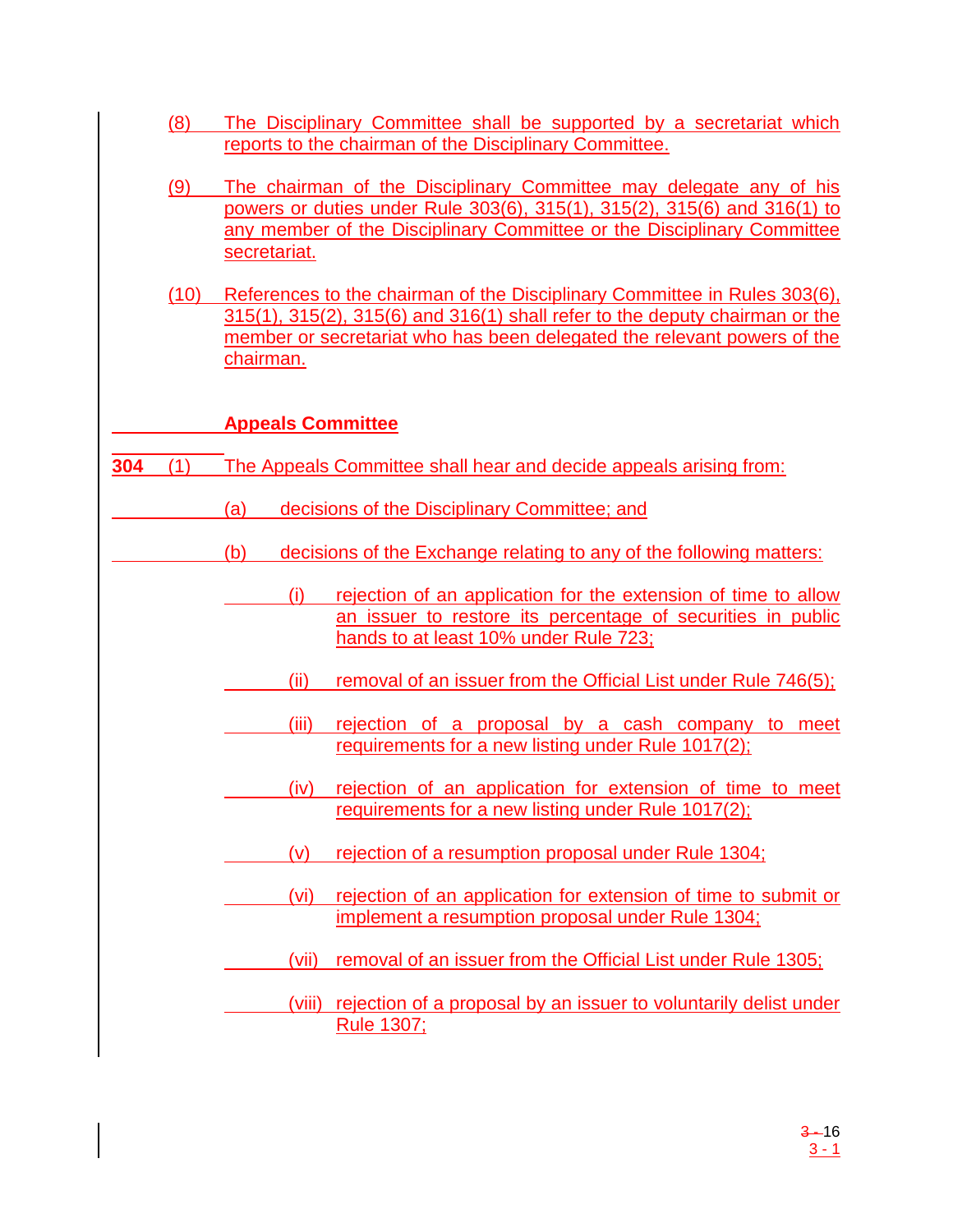- (ix) suspension or restriction of activities undertaken by a sponsor or registered professional under Rule 305(3)(c)(xii); and
- (x) revocation of the authorization of a sponsor or cancellation of the registration of a registered professional under Rule 305(3)(c)(xiii).
- (2) The Appeals Committee shall comprise persons appointed by the Board in consultation with the Authority, but shall not have a member who is, or who within 3 years of the proposed appointment date was, a director, officer or employee of:
	- (a) SGX; or
- (b) a related corporation of SGX.
	- (3) The Appeals Committee shall hear and determine appeals by convening an Appeals Committee hearing, subject to the following conditions:
		- (a) an Appeals Committee hearing shall have an initial quorum of 5 members, including the chairman or deputy chairman of the Appeals Committee, but may conclude with a quorum of 3 members; and
		- (b) the quorum of an Appeals Committee hearing shall comprise at least 1 member with legal experience and the remaining members with any of the following experience:
			- (i) corporate finance experience
				- (ii) directorship experience in an issuer listed on the Exchange; and
				- (iii) accounting experience.
		- (4) The Appeals Committee may hear and determine appeals concerning a Relevant Person even if the Relevant Person is no longer a Relevant Person at the time of the Appeals Committee hearing, so long as the Relevant Person was a Relevant Person at the time of the alleged contravention or decision of the Exchange.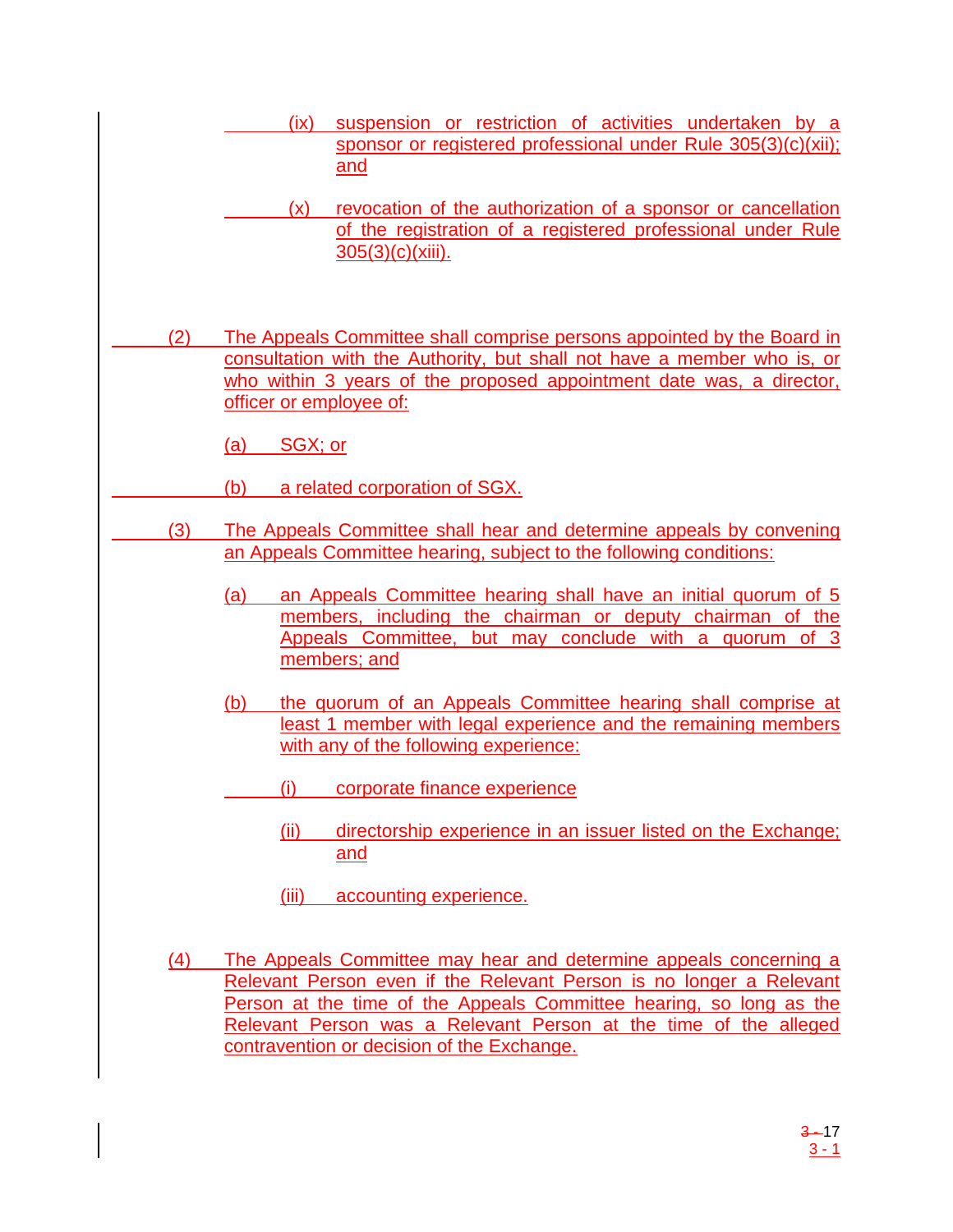- (5) Appeals brought before the Appeals Committee shall be decided by a simple majority of votes by its members. In the case of an equality of votes, the chairman of the hearing shall be entitled to a casting vote.
- (6) The chairman of the Appeals Committee has the following powers:
	- (a) the fixing of the date of the hearing;
	- (b) fixing the timelines for filing of documents for the hearing;
	- (c) determining if obtaining legal advice is necessary;
	- (d) determining if confidential information related to the proceedings may be disclosed to a third party;
	- (e) establishing procedures for the hearing which are not contrary to the Rules;
	- (f) determining if the composition of the Appeals Committee may be varied after the hearing has commenced;
	- (g) determining if an appeal has satisfied the bases for appeal required under Rule 319(4) or Rule 319(5); and
	- (h) determining all administrative and procedural matters related to a hearing.
- (7) In the absence of the chairman of the Appeals Committee, the deputy chairman of the Appeals Committee shall have all the powers of the chairman of the Appeals Committee.
- (8) The Appeals Committee shall be supported by a secretariat which reports to the chairman of the Appeals Committee.
- (9) The chairman of the Appeals Committee may delegate any of his powers or duties under Rules 304(6), 320(1), 320(2), 320(6) and 321(1) to any member of the Appeals Committee or the Appeals Committee secretariat.
- (10) References to the chairman in Rules 304(6), 320(1), 320(2), 320(6) and 321(1) shall refer to the deputy chairman or the member or secretariat who has been delegated the relevant powers of the chairman.

## **PART III ADMINISTRATIVE AND ENFORCEMENT POWERS OF THE EXCHANGE**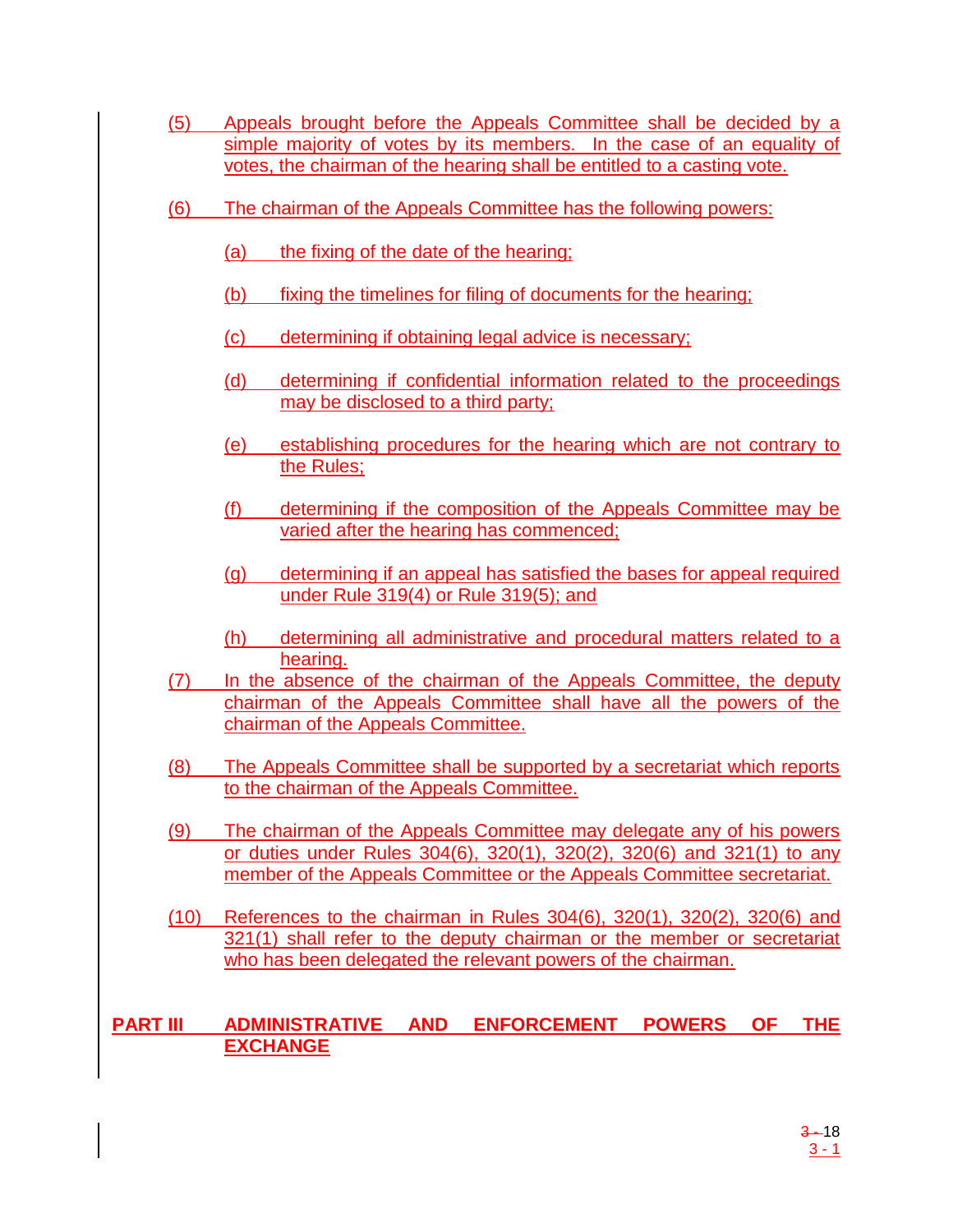- **305** (1) The Exchange may exercise administrative powers for the purposes of ensuring that the market is fair, orderly and transparent, and that the Exchange does not act contrary to the interests of the investing public, including the powers to:
	- (a) issue public queries to an issuer;
	- (b) require an issuer to make specified disclosures;
	- (c) require an issuer to obtain the prior approval of the Exchange under Rule 720(2)(a), for a period not exceeding 3 years, for the appointment of a director or an executive officer;
	- (d) object to the appointments of individual directors or executive officers for a period not exceeding 3 years;
	- (e) require an issuer to appoint special auditors, compliance advisers, legal advisers or other independent professionals for specified purposes;
	- (f) take over supervision (in full or in part) of an issuer;
	- $(q)$  waive or modify compliance with a listing rule (or part of a rule); and
	- (h) halt or suspend trading of listed securities of an issuer under Rules 1302 and 1303;
	- (i) impose conditions on the authorization of a sponsor under Rule 206 or registration of a registered professional under Rule 213;
	- (i) remove an issuer from the Official List under Rules  $724(2)$ ,  $746(5)$ , 1017(2), 1304, 1305(1)(c) and 1305(1)(e); and
	- (k) impose any other requirements on Relevant Person which the Exchange considers appropriate.
	- (2) The circumstances under which the Exchange may exercise its powers under Rule 305(1)(d) include:
		- (a) where the director or executive officer has refused to extend cooperation to the Exchange or other regulatory agencies on regulatory matters; and
		- (b) where the director or executive officer has wilfully contravened any relevant laws, rules and regulations.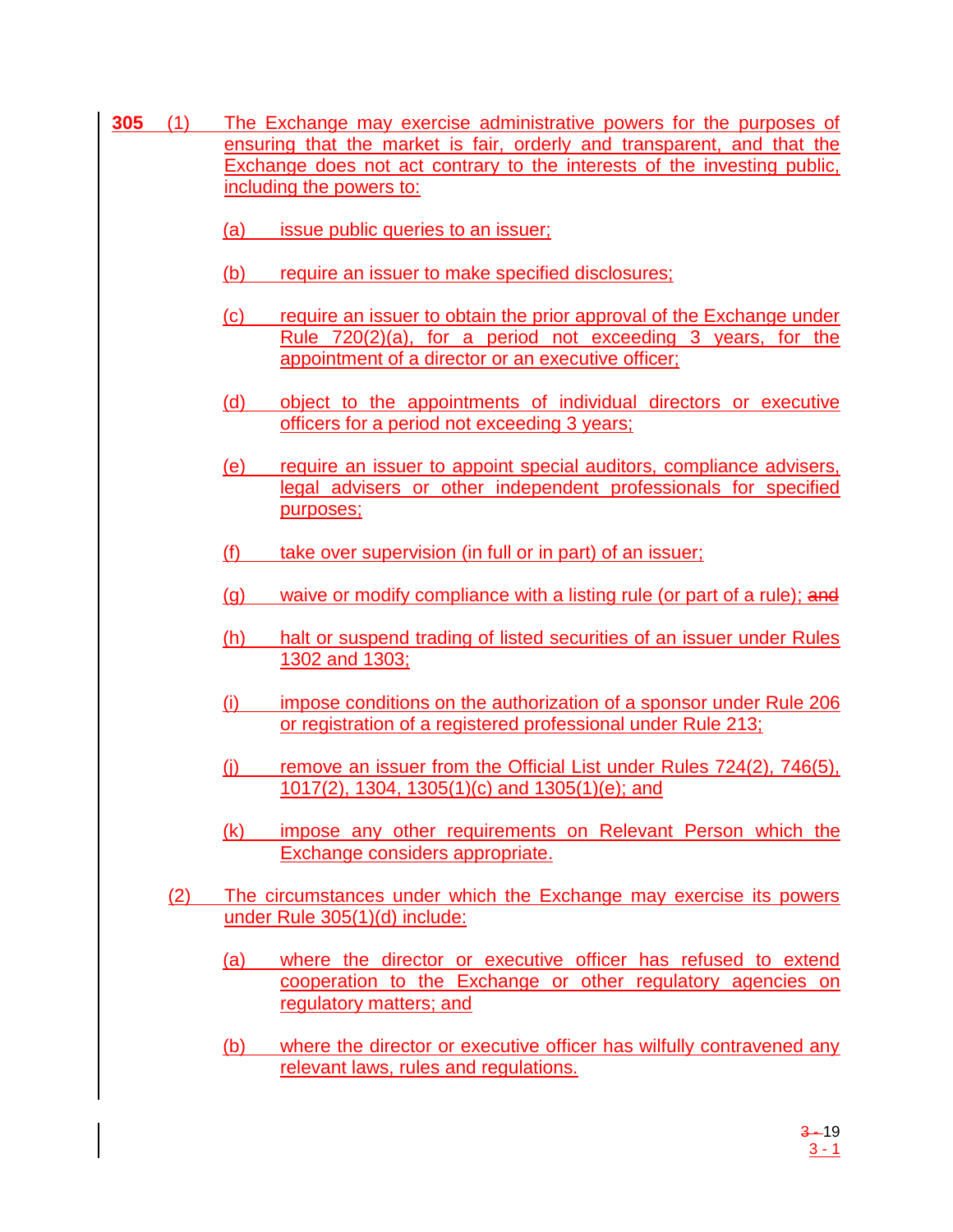- (3) The Exchange may exercise investigative and enforcement powers for the purposes of enforcing the Rules, including the powers to:
	- (a) initiate and conduct investigations against a Relevant Person;
	- (b) initiate disciplinary proceedings against a Relevant Person;
	- (c) take enforcement action against a Relevant Person including the following;
		- (i) issuing a private warning to a Relevant Person;
		- (ii) offering a composition sum to an issuer, sponsor or registered professional;
		- (iii) requiring an issuer to implement an effective education or compliance programme;
		- (iv) requiring an issuer's directors or executive officers to undertake a mandatory education or training programme;
		- (v) requiring an issuer to undertake an independent review of internal controls and processes;
		- (vi) requiring an issuer to obtain the prior approval of the Exchange, for a period not exceeding 3 years, for the appointment of a director or an executive officer;
		- (vii) objecting to the appointments of individual directors or executive officers in any issuer for a period not exceeding 3 years;
		- (viii) requiring an issuer to appoint independent advisers to minority shareholders;
		- (ix) requiring an issuer to appoint special auditors, compliance advisers, legal advisers or other independent professionals for specified purposes;
		- (x) requiring a Relevant Person to perform other remedial action to rectify the consequences of contraventions;
		- (xi) imposing conditions on the authorization of a sponsor or registration of a registered professional;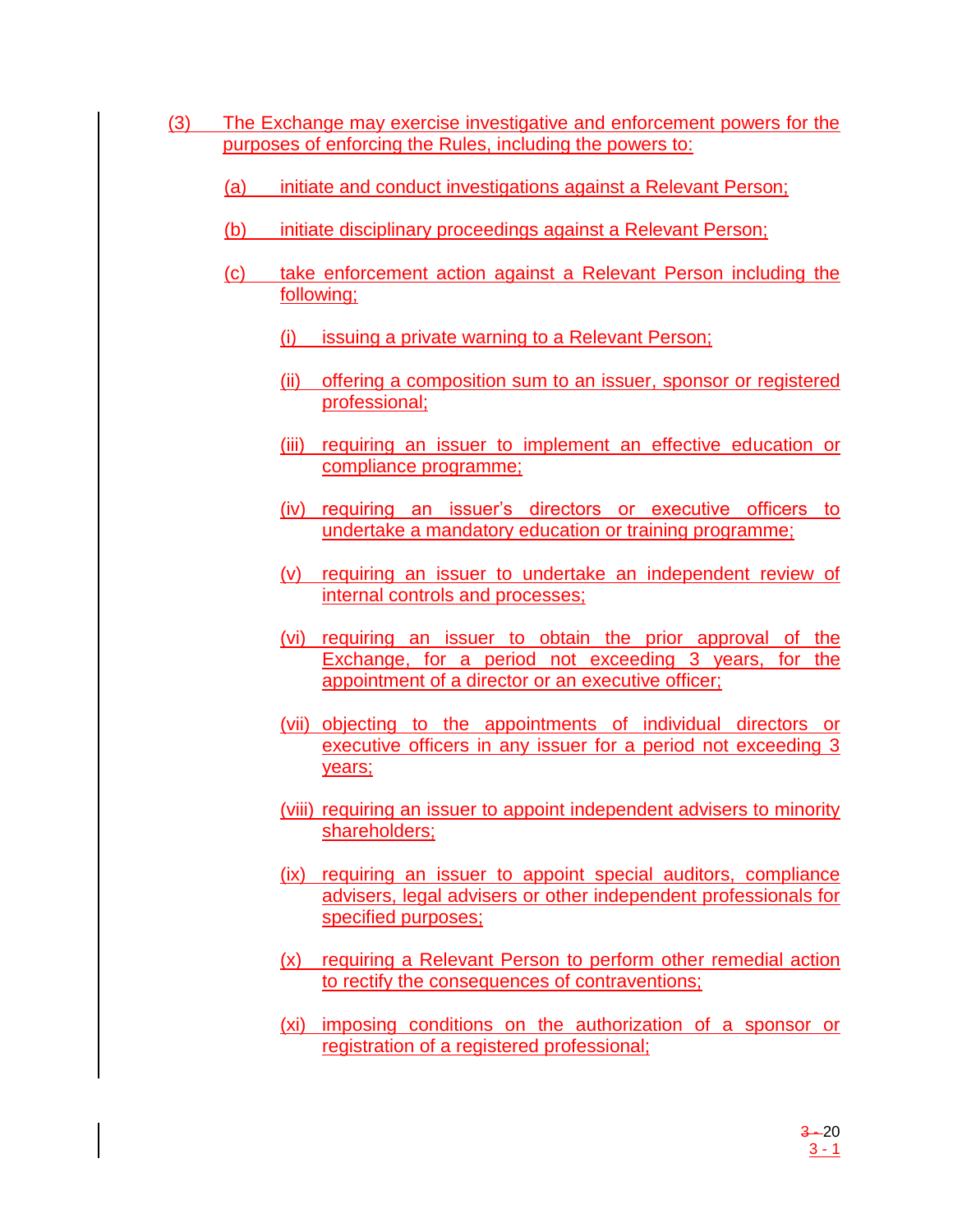- (xii) suspending or restricting the activities of a sponsor or registered professional;
- (xiii) revoking the authorisation of a sponsor or cancelling registration of a registered professional;
- (xiv) requiring an education program to be undertaken by a sponsor or registered professional;

(xv) halting or suspending trading of listed securities of an issuer;

(xvi) removing an issuer from the Official List; and

(xvii) imposing any other requirements on a Relevant Person which the Exchange considers appropriate.

- (4) Where a Relevant Person does not comply with requirements imposed by the Exchange set out in Part III of this Chapter, the Relevant Person shall be deemed to have contravened the Rules.
- (5) The Exchange may charge, and the Disciplinary Committee may exercise its powers against, a sponsor or registered professional who:
	- (a) breaches any Rule, or any condition or restriction imposed by the Exchange;
	- (b) breaches any provisions involving fraud or dishonesty, whether in or out of Singapore;
	- (c) breaches director's duties; or
	- (d) engages in conduct detrimental to the financial integrity, reputation or interests of the Exchange.

## **Queries**

- **306** (1) The Exchange may pose queries to an issuer where the Exchange is of the opinion that the queries are in the interests of ensuring the market is fair, orderly and transparent. Circumstances where queries may be raised include the following:
	- (a) where the Exchange is of the opinion that information provided is either incomplete or unclear;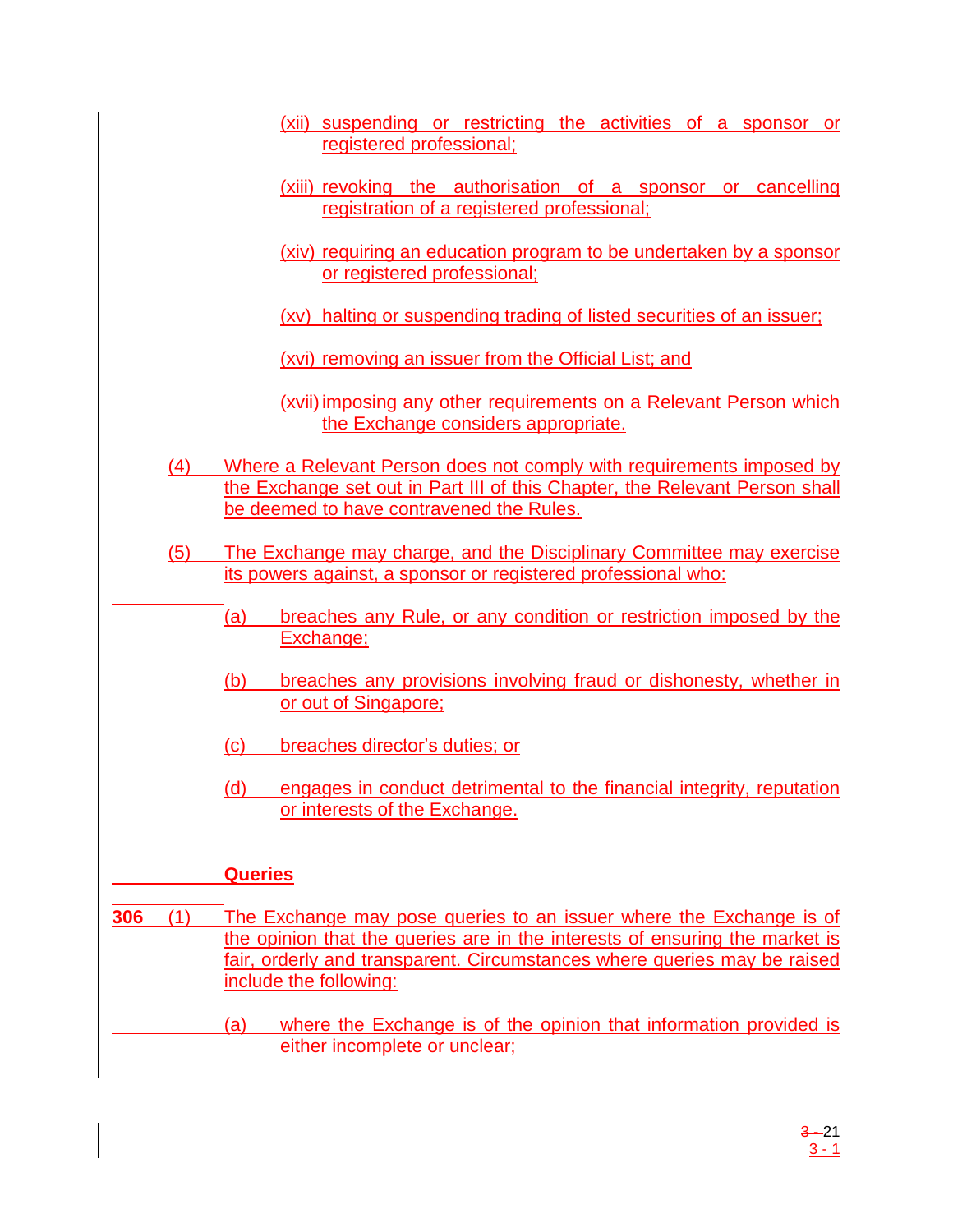- (b) where the Exchange has reason to believe that an issuer has failed to disclose information as required by the Rules;
- (c) where the Exchange has reason to believe that there is a possibility that the Rules has not been complied with; or
- (d) where the Exchange is of the opinion that it is appropriate to do so.
- (2) Upon receipt of a query from the Exchange, an issuer shall respond to the Exchange as soon as possible unless otherwise specified by the Exchange.
	- (3) The Exchange may require an issuer to announce the Exchange's query to the issuer, the issuer's response to the query, or both.

## **Investigations**

- **307** The Exchange may conduct an investigation if:
	- (1) the Exchange has reason to believe that there is a possibility that any Relevant Rule has been contravened by a Relevant Person;
	- (2) the Exchange receives a written complaint involving a Relevant Person, or a sponsor's directors, executive officers, employees or agents;
		- (3) the Authority so directs; or
		- (4) the Exchange is of the opinion that the circumstances warrant it.
- **308** For the purposes of investigation, the Exchange may require that a Relevant Person, or a sponsor's directors, executive officers, employees or agents comply with one or more the following requests:
	- (1) to render all reasonable acts of assistance, at the Exchange's premises or elsewhere, including:
		- (a) requests for information or written explanations; or
		- (b) requests for meetings to record statements from the Relevant Person, or the sponsor's directors, executive officers, employees or agents;
	- (2) to provide copies of documents or electronic records in the possession of the Relevant Person, or the sponsor's directors, executive officers,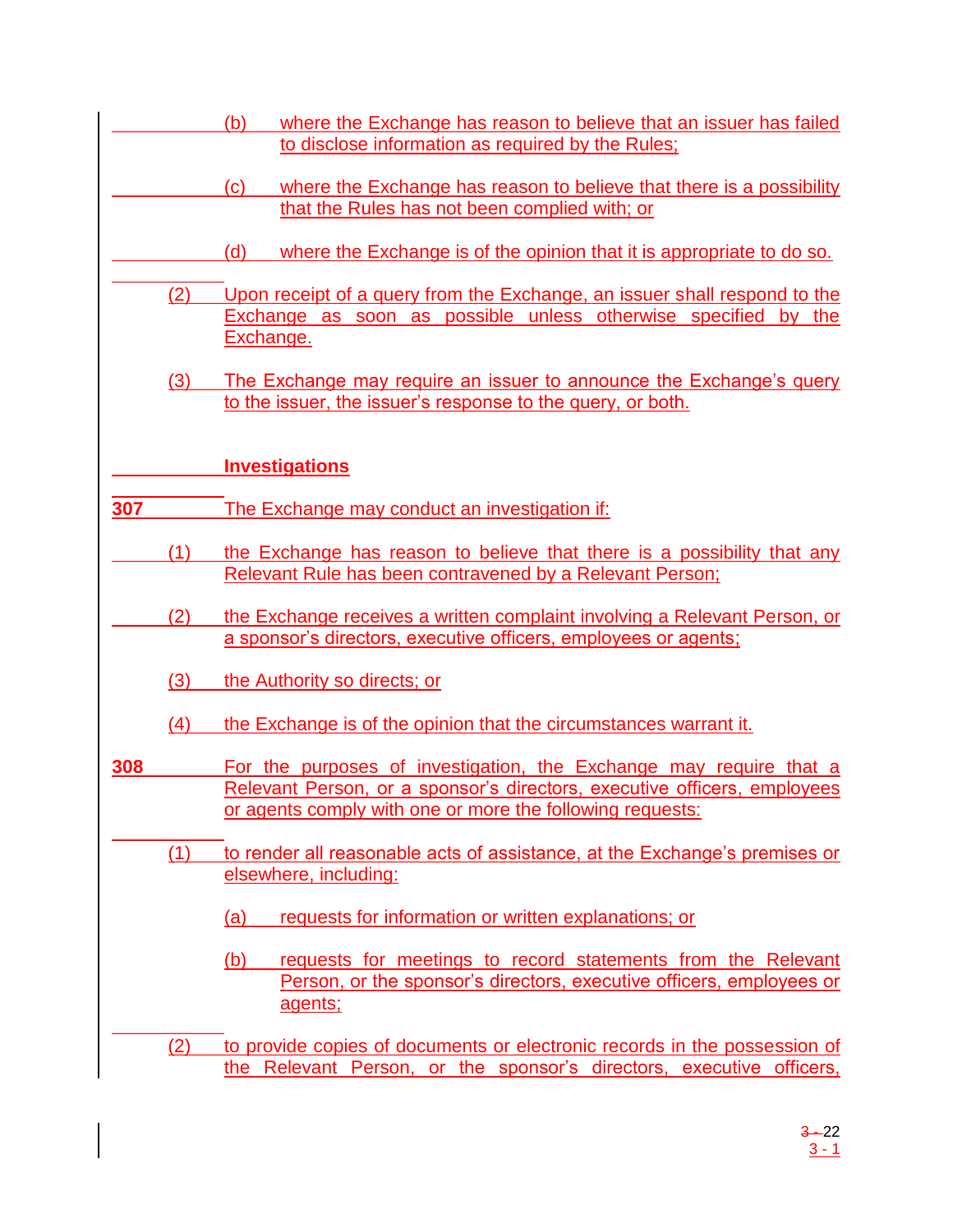employees or agents by a specified date which shall be no less than 5 business days from the date of the request; or

- (3) to obtain copies of documents or electronic records which may be reasonably obtained by the Relevant Person, or the sponsor's directors, executive officers, employees or agents by a specified date which shall be no less than 7 business days from the date of the request. Where such documents or electronic records cannot be obtained, the Relevant Person, or the sponsor's directors, executive officers, employees or agents shall provide a written explanation to:
	- (a) indicate why the documents or electronic records cannot be obtained; and
	- (b) indicate what steps have been taken to obtain the documents or electronic records.
- **309** (1) Any Relevant Person, or the sponsor's directors, executive officers, employees or agents complying with a request made under Rule 308 shall take due care to ensure that information, documents or electronic records provided to the Exchange are not false or misleading in any material particular.
	- (2) Any Relevant Person, or the sponsor's directors, executive officers, employees or agents complying with a request made under Rule 308 shall not wilfully make, furnish, authorize, or permit the giving of false or misleading information, documents or electronic records.
- **310** (1) The Exchange may appoint any person or persons to assist in its investigation ("Exchange Examiner"). The Exchange may delegate all or any of its powers under Rule 308 to the Exchange Examiner. The Exchange Examiner shall report the results of the investigation to the Exchange.
	- (2) The Exchange may refer any investigations to another relevant investigating authority if the Exchange is of the opinion that the circumstances warrant the referral.

# **Composition offers**

**311** (1) Upon the conclusion of investigations, the Exchange may provide an offer of composition to an issuer, sponsor or registered professional if the Exchange is of the opinion that the issuer, sponsor or registered professional has contravened a Relevant Rule. The terms of the offer of composition include payment of a specified sum to the Exchange and may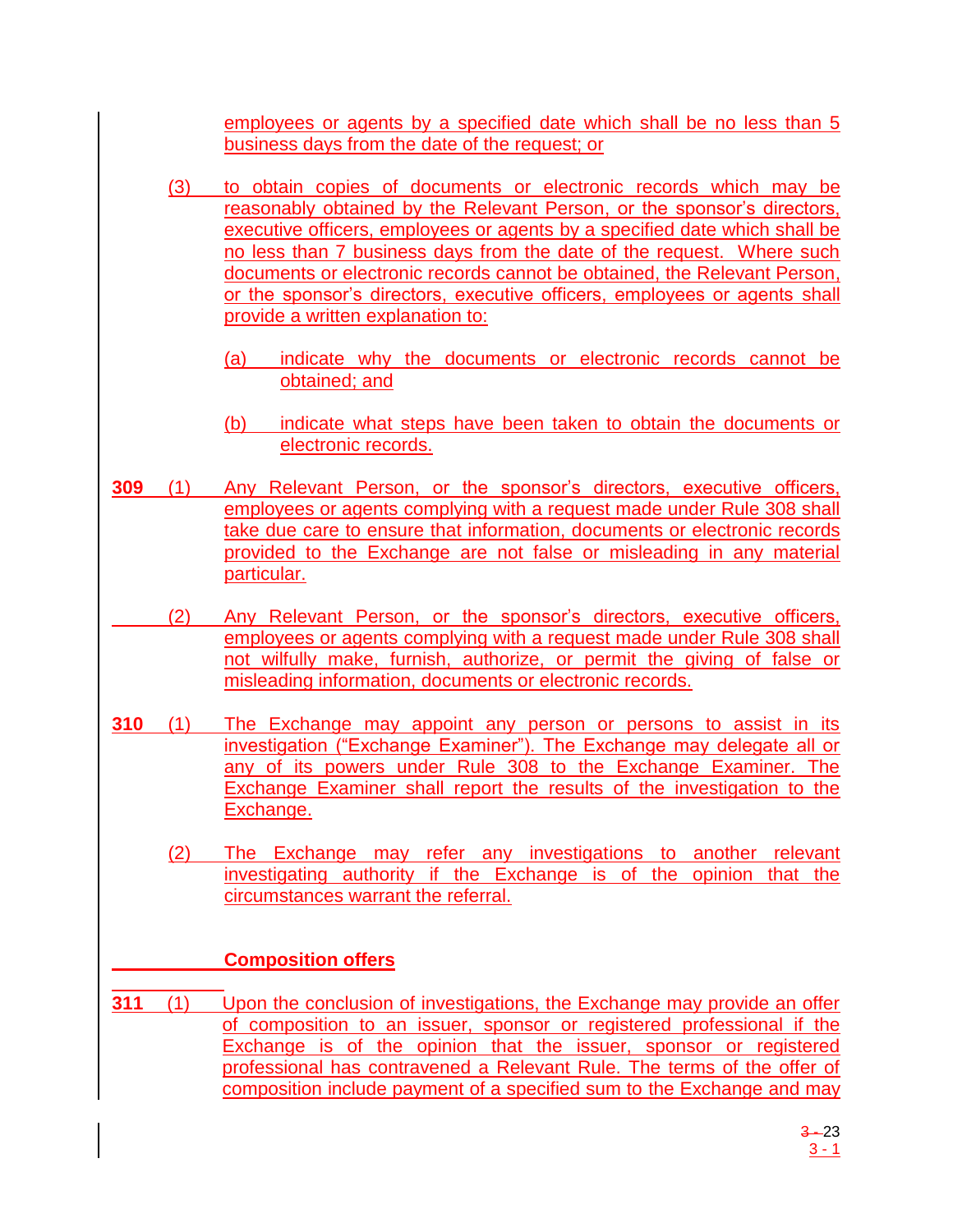include the fulfillment of any accompanying terms that the Exchange may prescribe.

- (2) Where the Exchange provides an offer of composition to an issuer, sponsor or registered professional, the written offer shall contain the following details:
	- (a) the particulars of the issuer, sponsor or registered professional;
	- (b) the Relevant Rule which allegedly has been contravened;
	- (c) the brief facts giving rise to the alleged contravention;
	- (d) the composition sum and the accompanying terms;
	- (e) the manner by which the issuer, sponsor or registered professional is to respond to the offer; and
	- (f) the date by which the issuer, sponsor or registered professional is to respond to the offer.
	- (3) Where there is more than 1 contravention by an issuer, sponsor or registered professional, the offer under Rule 311(1) may be an amalgamated offer which deals with 2 or more similar contraventions. An amalgamated offer shall include all material information required under Rule 311(2).
	- (4) An offer under Rule 311(1) may deal with 1 or more contraventions. Where a written offer under Rule 311(1) deals with more than 1 contravention, the Exchange may choose to:
		- (a) proceed on selected contraventions; and
		- (b) take into consideration the remaining contraventions.
	- (5) Upon receipt of the written offer, the issuer, sponsor or registered professional shall by a specified date which shall be no less than 7 business days from the date of the offer, provide to the Exchange:
		- (a) a written acceptance of the offer;
		- (b) a written rejection of the offer; or
		- (c) a written request for the Exchange to review its offer.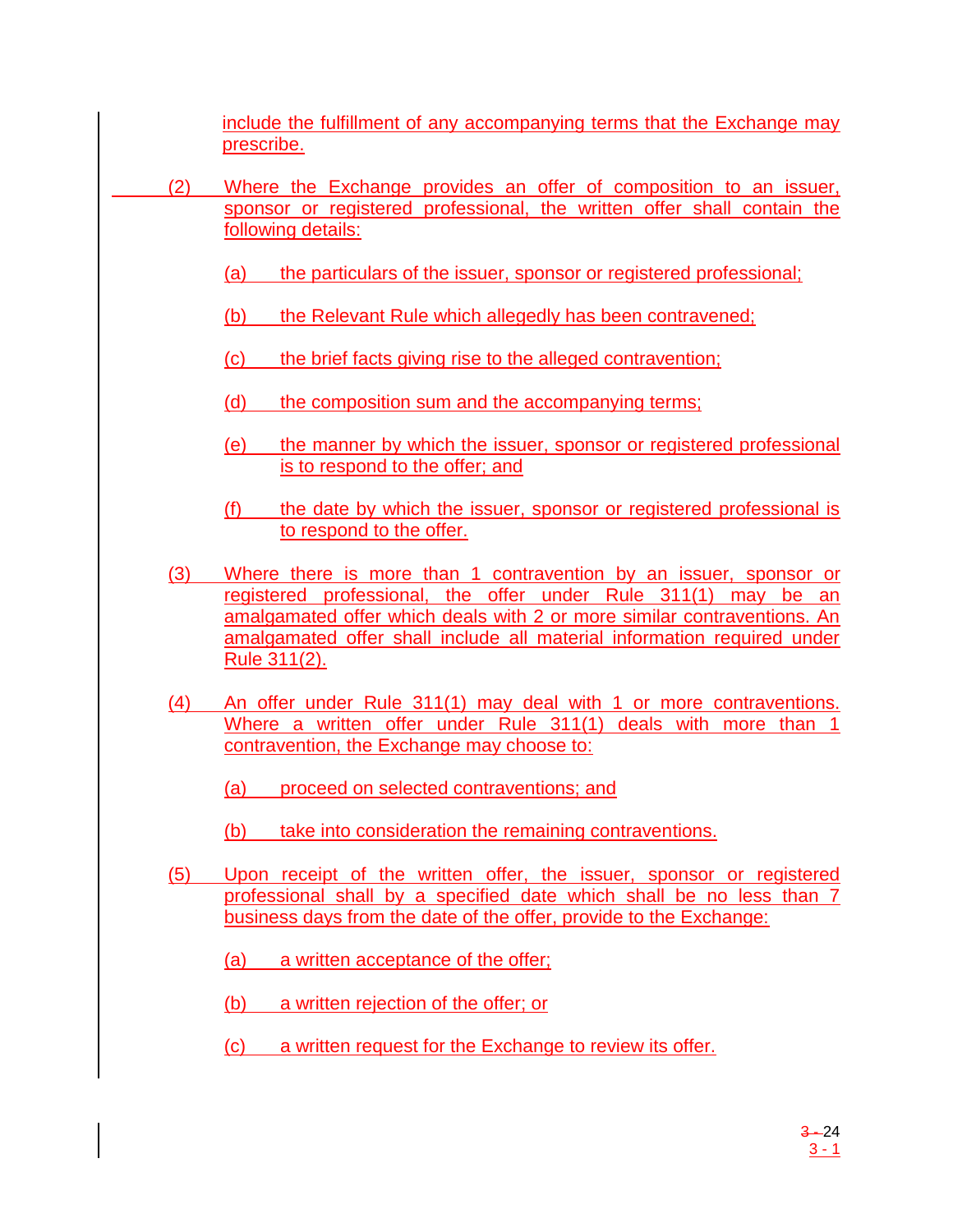- $(6)$  Upon receipt of a written request under Rule 311(5)(c), the Exchange shall respond within 14 business days.
- (7) The Exchange may withdraw or vary a written offer made under Rule 311 at any time before receipt of an acceptance to the offer, by providing written notice to the issuer, sponsor or registered professional.
- **312** (1) An offer of composition payable to the Exchange by an issuer or sponsor shall not exceed \$10,000 per contravention, subject to maximum of \$100,000 per offer for multiple contraventions. Subject to the decision of the Exchange, composition sums may be paid by instalments which shall not exceed 12 months from the date of acceptance of the written offer.
- (2) An offer of composition payable to the Exchange by a registered professional shall not exceed \$5,000 per contravention, subject to maximum of \$50,000 per offer for multiple contraventions. Subject to the decision of the Exchange, composition sums may be paid by instalments which shall not exceed 12 months from the date of acceptance of the written offer.
- **313** (1) The Exchange may initiate disciplinary proceeding upon confirmation that an offer under Rule 311(1) has been rejected. Where an issuer, sponsor or registered professional does not respond to a written offer under Rule 311(1) within the specified period, the issuer, sponsor or registered professional shall be deemed to have rejected the offer and the Exchange may initiate disciplinary proceedings thereafter.
- (2) Upon compliance with all requirements specified in an offer under Rule 311, the Exchange shall not initiate any further enforcement or disciplinary proceeding against the issuer, sponsor or registered professional in respect of the contraventions stated in the offer. The Exchange shall also not take any further action in respect of contraventions which were taken into consideration. Acceptance of the offer of composition by the issuer, sponsor or registered professional amounts to an admission of liability and the issuer, sponsor or registered professional shall be deemed to have committed the conduct described in the charge and deemed to have waived the right to have the matter dealt with before the Disciplinary Committee.

# **PART IV DISCIPLINARY PROCEEDINGS**

**Initiation of proceedings**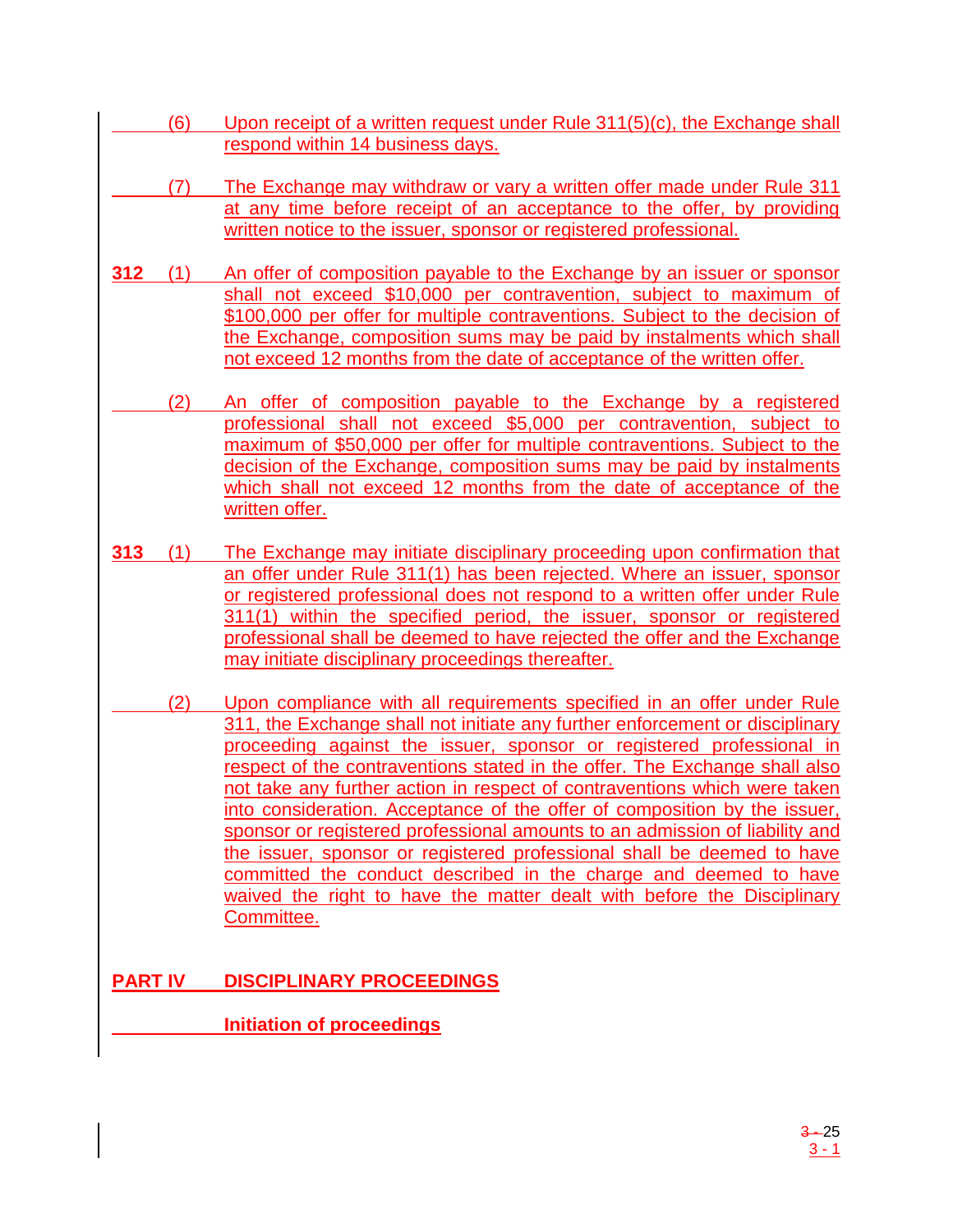- **314** (1) Upon the conclusion of investigations, the Exchange may initiate disciplinary proceeding against a Relevant Person if the Exchange is of the opinion that the Relevant Person has contravened a Relevant Rule.
	- (2) Where the Exchange initiates disciplinary proceeding against a Relevant Person, the Exchange shall provide to the Relevant Person and the Disciplinary Committee, a charge which contains the following details:
		- (a) the particulars of the Relevant Person;
		- (b) the Relevant Rule which has been contravened;
		- (c) the brief facts giving rise to the alleged contravention; and
		- (d) where applicable, a summary of the outcomes of enforcement or disciplinary proceedings taken against other Relevant Persons related to that matter.
		- (3) Where there is more than 1 charge to be preferred against a Relevant Person, the Exchange may prefer an amalgamated charge which deals with 2 or more similar contraventions. An amalgamated charge shall include all material information required under Rule 314(2).
		- (4) The Exchange may prefer 1 or more charges. Where a Relevant Person faces more than 1 charge, the Exchange may:
			- (a) proceed on all charges at a single hearing;
			- (b) choose to first proceed on only selected charges ("**p**roceeded charges") and proceed with the remaining charges only after the conclusion of the proceeded charges ("stood down charges"); or
			- (c) choose to proceed on only proceeded charges, but apply to have the remaining charges be taken into consideration as part of the sanctions to be imposed on the Relevant Person ("TIC charges").
- **315** (1) Upon receipt of the charge, the chairman shall determine all pre-hearing administrative issues under Rule 303(6) and may issue relevant directions to parties to facilitate the convening of a hearing.
	- (2) Upon the resolution of all pre-hearing administrative matters under Rule 303(6), the chairman shall provide a notice of hearing which includes the following details: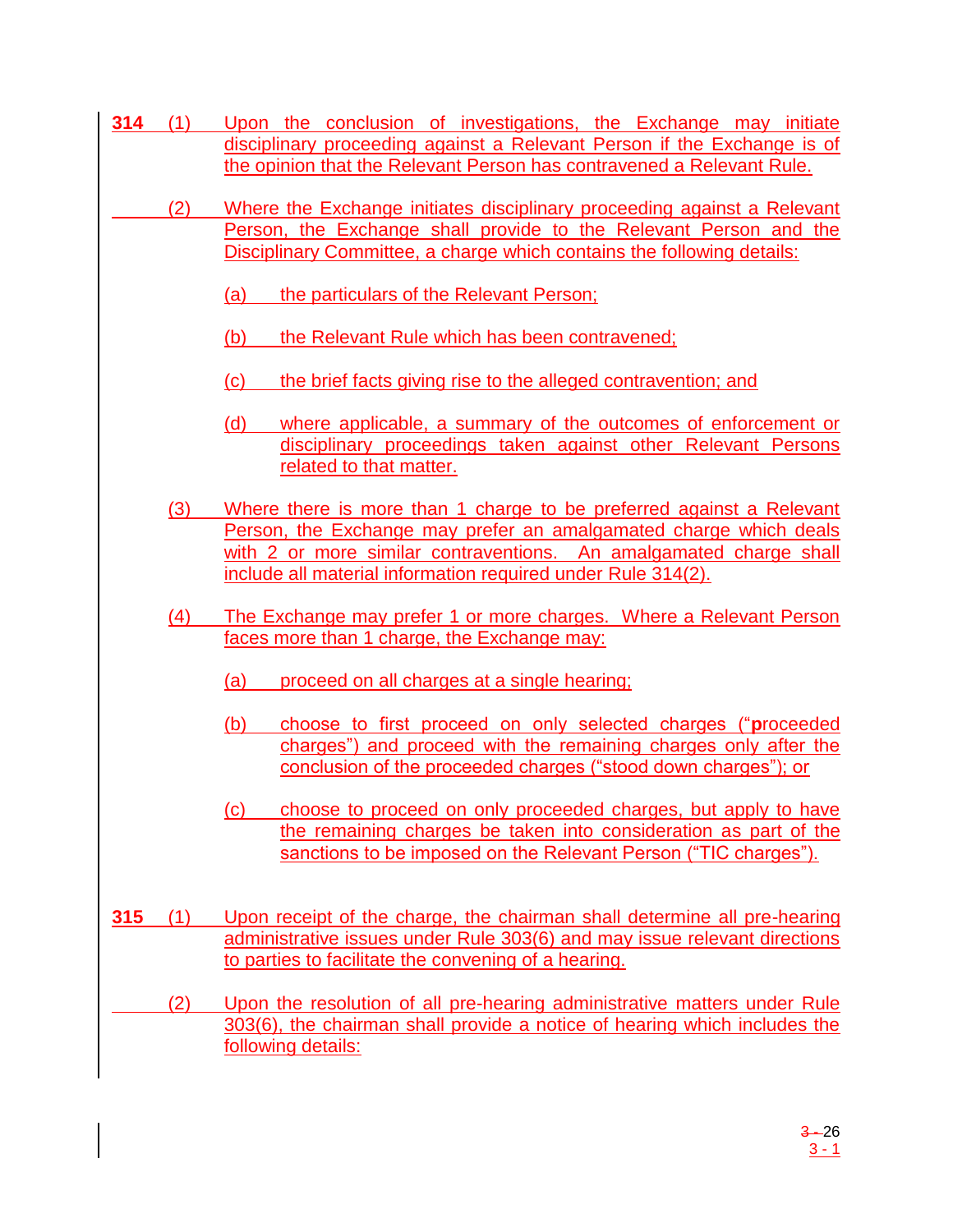- (a) the identity of the members of the Disciplinary Committee who will be present at the hearing;
- (b) the dates and locations of the hearing;
- (c) the time parties will be allocated during the hearing;
- (d) the procedural rules to be complied with at the hearing;
- (e) the disputed issues to be dealt with at the hearing (where necessary);
- (f) the witnesses to be called at the hearing (where necessary); and
- (g) the exhibits which may be relied upon at the hearing (where necessary).
- (3) Upon the issuance of the notice of hearing under Rule 315(2), parties shall inform the Disciplinary Committee within 14 business days of the following:
	- (a) whether there is any objection to the matters stated in the notice; and
	- (b) whether the party wishes to attend the hearing, and if so, the particulars of the persons who would be attending the hearing.
- (4) Where a party does not respond to a relevant direction issued under Rule 315(1), the party is deemed to have no objection to the relevant direction, and the Disciplinary Committee may proceed as it deems fit.
	- (5) Where a party does not indicate that the party is intending to attend the hearing, the party is deemed to have no intention of attending the hearing and the hearing can proceed in the absence of that party.
	- (6) Where objections are raised in relation to any pre-hearing issues, the chairman shall determine the issue and inform the parties accordingly. The chairman's determination of a pre-hearing issue shall be final.

## **The hearing**

**316** (1) The chairman shall determine the manner by which a hearing is to be conducted, having due regard to the notice of hearing issued under Rule 315(2).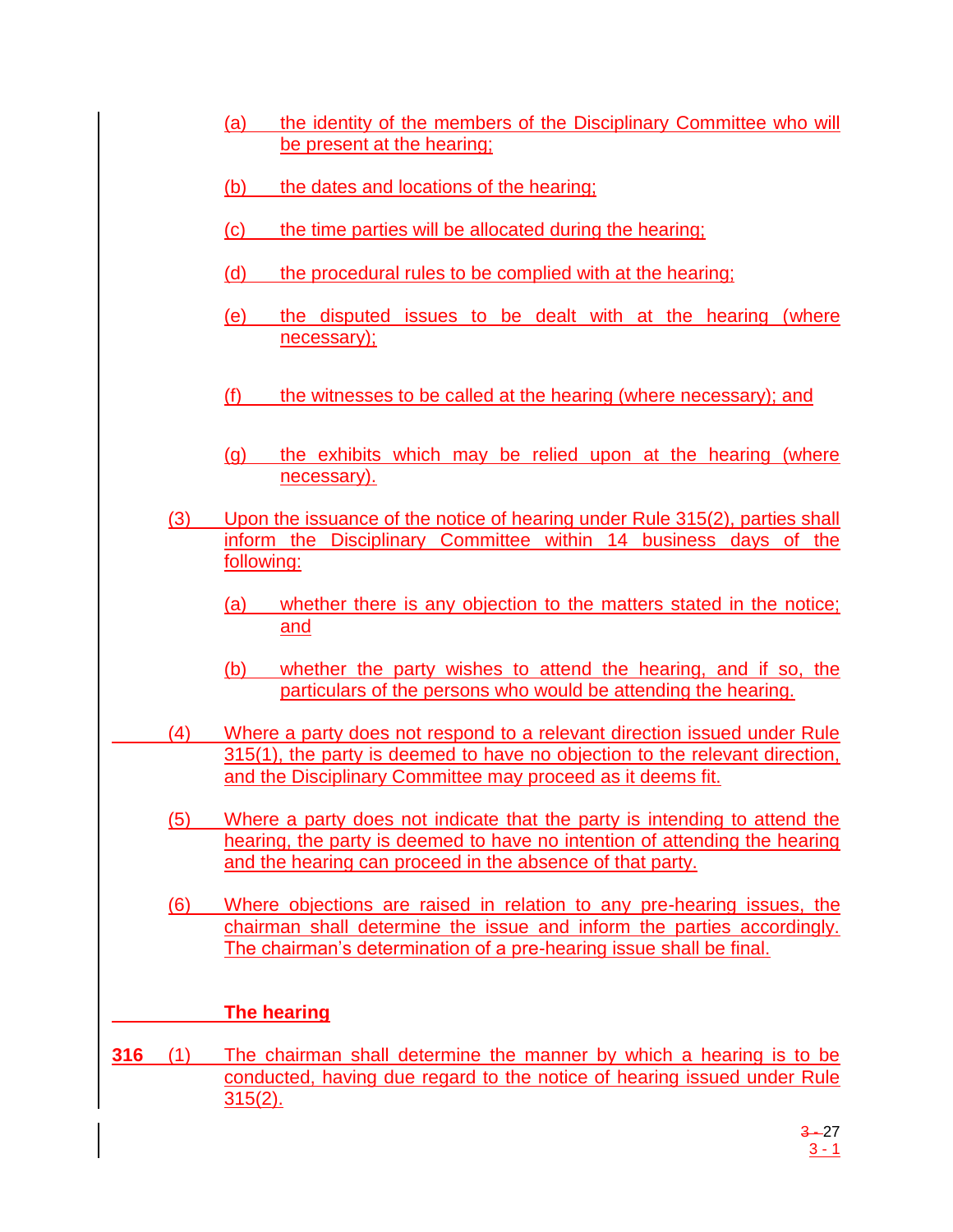- (2) No member of the Disciplinary Committee shall participate in a hearing if he has a conflict of interest.
	- (3) Where the Disciplinary Committee is of the opinion that the charge is defective, the Disciplinary Committee may invite the Exchange to amend the charge, or directly amend the charge.
- (4) The Exchange may withdraw charges at any time before the decision of the Disciplinary Committee by providing the Disciplinary Committee and the Relevant Person a notice of discontinuance in relation to the withdrawn charges.
- (5) Where the Exchange has preferred more than 1 charge and has applied for the charges to be TIC charges under Rule 314(4)(c), the Disciplinary Committee shall determine from the Relevant Person if there is any objection to the application.
	- (6) The Exchange and the Relevant Person may be represented by legal counsel at the hearings.
- (7) The secretariat of the Disciplinary Committee must be informed in writing of the name of the legal counsel at least 14 business days before the hearing.

# **The written grounds of the Disciplinary Committee and sanctions**

- **317** (1) Upon conclusion of the hearing, the Disciplinary Committee shall within a specified period of no more than 6 weeks determine if the proceeded charges are made out and provide a written grounds of decision.
- (2) Where the Disciplinary Committee makes a finding that the proceeded charges are made out, the Disciplinary Committee shall also include in the written grounds, the sanctions which are to be imposed against the Relevant Person. The Disciplinary Committee may impose one or more of the following sanctions:
- (a) issuing a private warning;
	- (b) issuing a public reprimand;
		- (c) in the case of an issuer: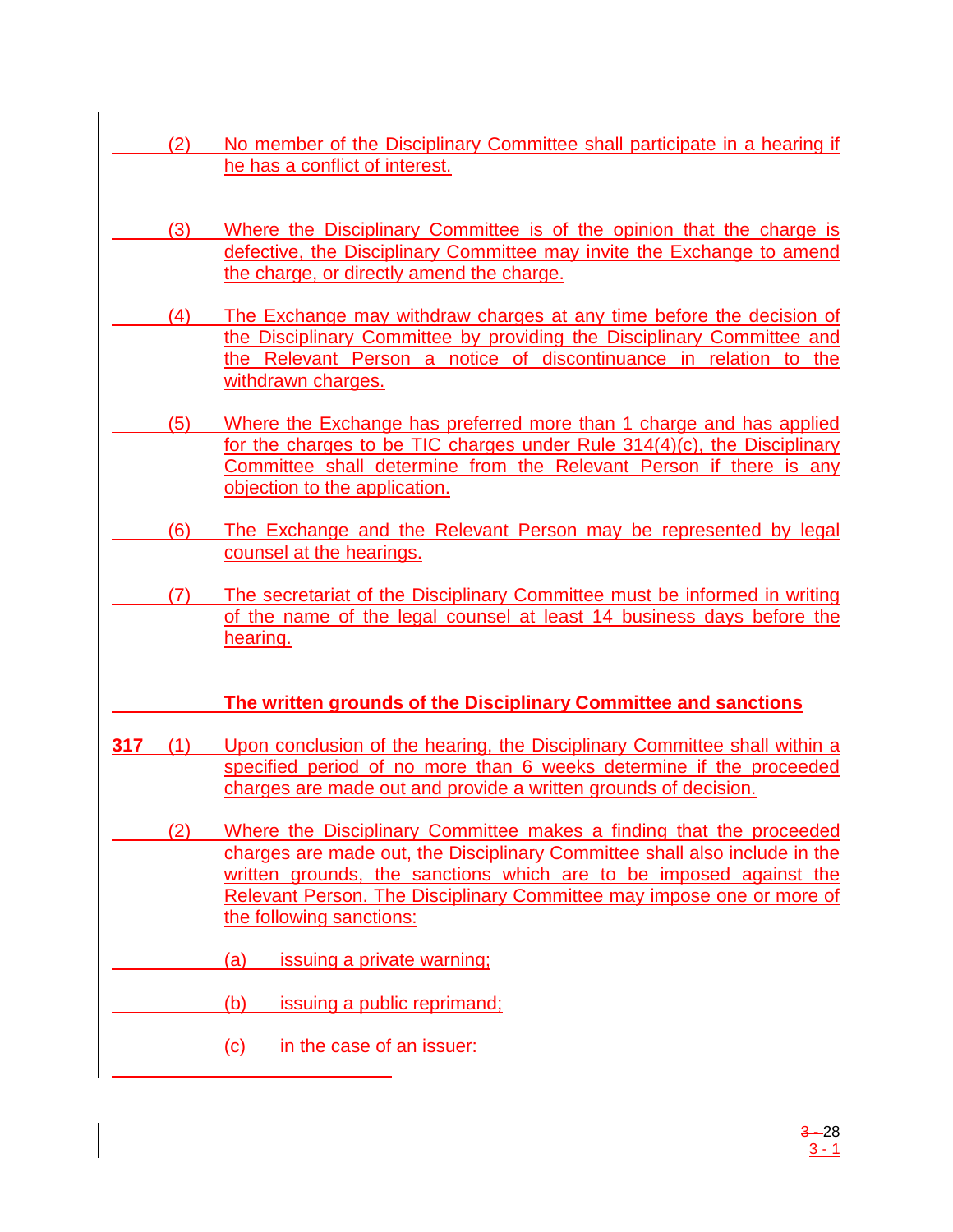- (i) requiring an issuer to appoint special auditors, compliance advisers, legal advisers or other independent professionals for specified purposes;
- (ii) requiring an issuer to implement an effective education or compliance programme;
- (iii) requiring an issuer to appoint independent advisers to minority shareholders;
- (iv) requiring an issuer's directors or key executive officers to undertake a mandatory education or training programme;
- (v) requiring an issuer to undertake an independent review of internal controls and processes;
- (vi) requiring an issuer to perform other remedial action to rectify the consequences of contraventions;
- (vii) issuing an order for the denial of facilities of the market, prohibiting an issuer from accessing the facilities of the market for a specified period;
- (viii) requiring an issuer to comply with conditions on the activities undertaken by the issuer;
- (ix) imposing fines payable to the Exchange, of not more than \$250,000 per contravention, subject to a maximum of \$1,000,000 per hearing for multiple charges. Fines may be paid by way of instalments which shall not exceed 12 months from the date of the imposition of the fine;
- (x) issuing an order for the suspension of the trading of an issuer's securities for a specified period; or
- (xi) issuing an order for the removal of an issuer from the Official List;
- (d) in the case of a sponsor:
	- (i) imposing conditions on the authorization of a sponsor;
	- (ii) imposing fines payable to the Exchange, of not more than \$250,000 per contravention, subject to a maximum of \$1,000,000 per hearing for multiple charges. Fines may be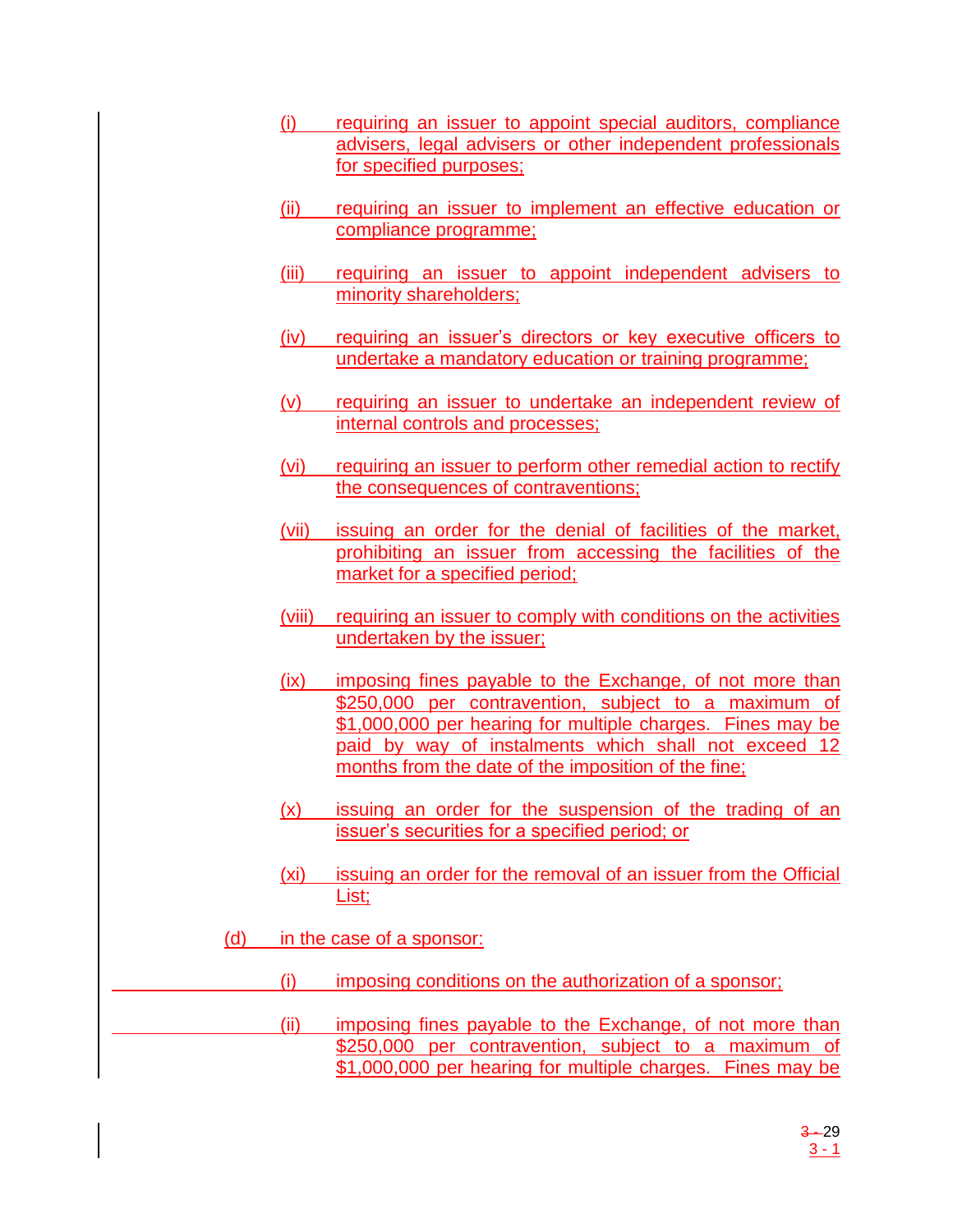paid by way of instalments which shall not exceed 12 months from the date of the imposition of the fine;

- (iii) issuing an order for the revocation of the authorization of a sponsor;
- (iv) suspending or restricting the activities that the sponsor undertakes; or
- (v) requiring an education program to be undertaken;
- (e) In the case of a director or executive officer of an issuer:
	- (i) requiring the resignation of the director or executive officer from an existing position with any issuer listed on the Exchange;
	- (ii) issuing an order prohibiting any issuer for a period not exceeding 3 years, from appointing or reappointing the director or executive officer, as a director or executive officer, or both;
- (f) in the case of a registered professional;
	- (i) imposing conditions on the registration of a registered professional;
	- (ii) imposing fines payable to the Exchange, of not more than \$100,000 per contravention, subject to a maximum of \$500,000 per hearing for multiple charges. Fines may be paid by way of instalments which shall not exceed 12 months from the date of the imposition of the fine;
	- (iii) suspending or restricting activities that the registered professional undertakes;
	- (iv) issuing an order for the cancellation of the registration of a registered professional; or
	- (v) requiring an education program to be undertaken;
- (g) issuing an order for costs, requiring that the proceedings be paid by a Relevant Person if the Relevant Person's conduct during proceedings was unreasonable; or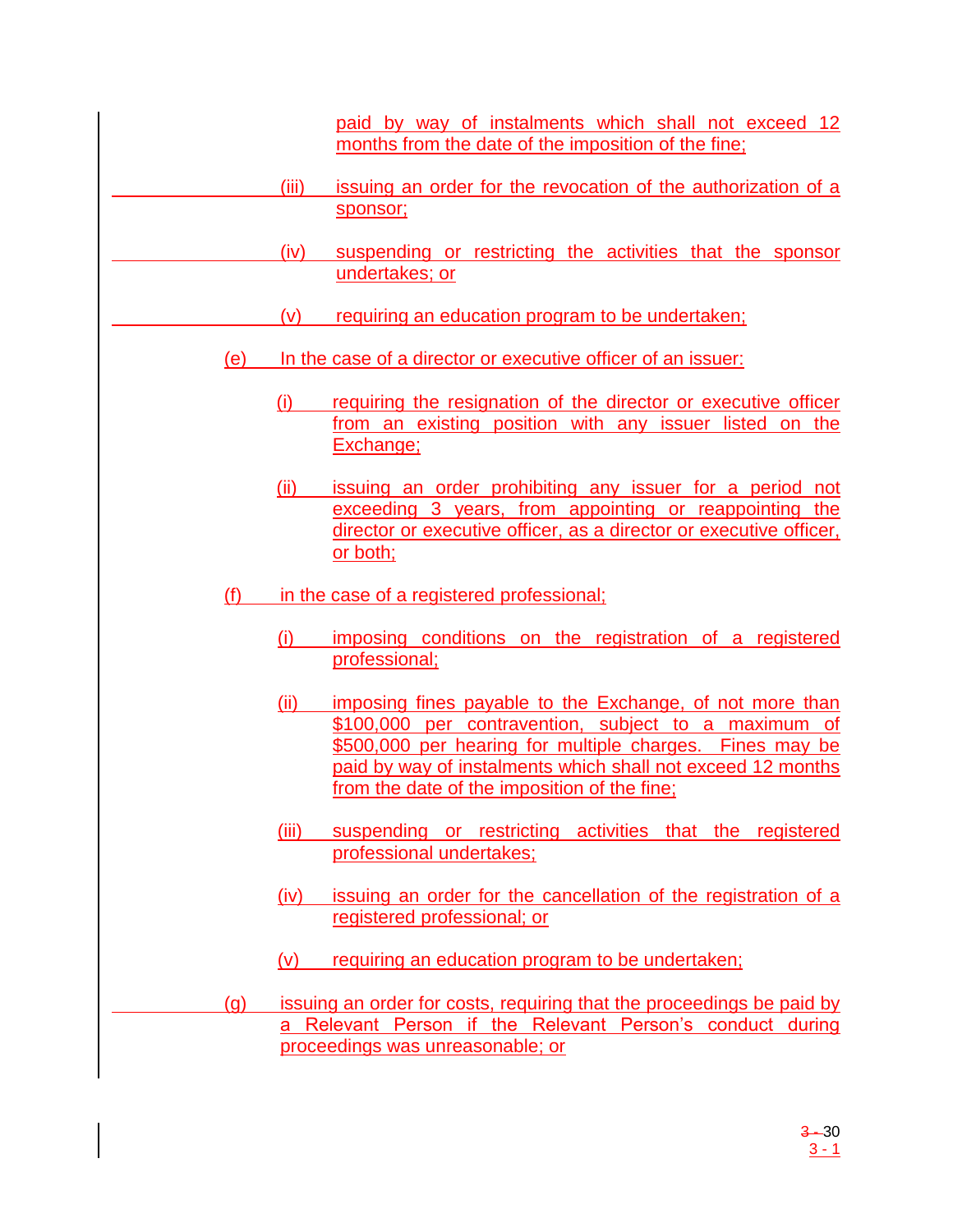- (h) issuing any other order which the Disciplinary Committee is of the opinion is appropriate.
- (3) Where the Disciplinary Committee finds that proceeded charges are made out, and the Relevant Person did not object under Rule 316(5) to an application for charges to be TIC charges, the Disciplinary Committee shall consider the TIC charges before determining the appropriate sanctions. The Disciplinary Committee shall include in the written grounds of decision, the effect that the TIC charges had on the determination of the sanctions imposed.
- (4) Where the Disciplinary Committee considers a TIC charge and has included in the written grounds of decision, the effect that the TIC charge had on the determination of the sanctions imposed, the Exchange may not take any further disciplinary action against the Relevant Person in respect of the TIC charge.
- (5) Where a Relevant Person objects to an application for charges to be taken into consideration under Rule 316(5), the charges shall be deemed to be stood down charges. The Disciplinary Committee shall not consider stood down charges when determining sanctions to be imposed.
	- (6) The Exchange may proceed on the stood down charges by convening a separate Disciplinary Committee hearing.
- (7) Failure by a Relevant Person to comply with such requirements or orders issued by the Disciplinary Committee under Rule 317(2) shall be deemed a contravention of the Rules.

# **Post-hearing**

- **318** (1) The Disciplinary Committee's written grounds of decision shall be published by the Exchange, unless the sanction imposed involves the issuance of a private warning. Where a private warning is issued by the Disciplinary Committee, the Disciplinary Committee shall determine whether the written grounds of decision is to be published, and if so, whether the written grounds of decision is to be published in part or in whole.
	- (2) Where the Exchange has reason to believe that the requirements imposed or orders issued under Rule 317(2) have not been complied with, the Exchange may report the non-compliance to the Disciplinary Committee, and the Disciplinary Committee may provide a supplemental grounds of decision to impose further sanctions.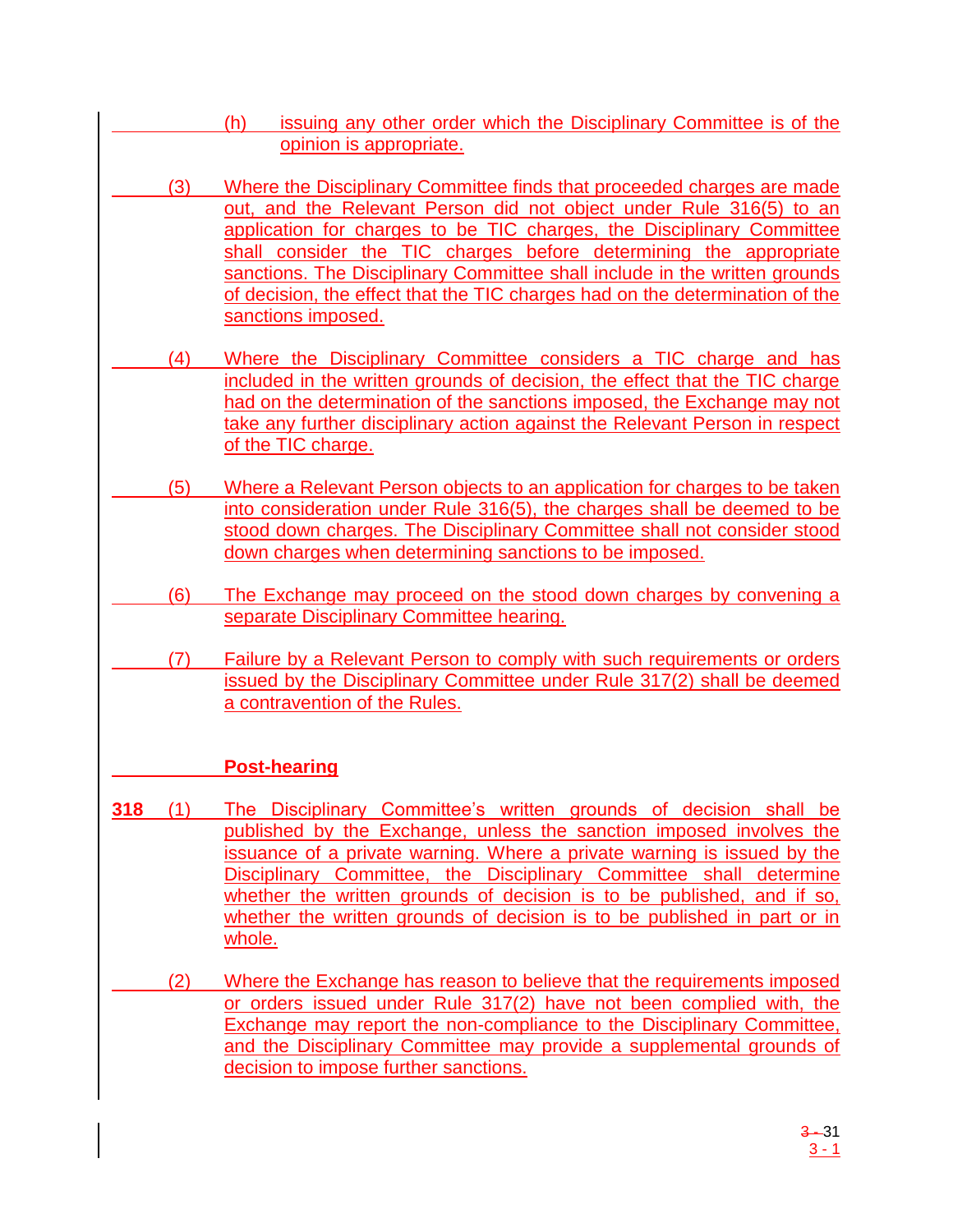- (3) Where a fine or order for costs of the proceedings has been imposed against a Relevant Person and the Relevant Person does not make payment within the specified period, the outstanding sum shall be a debt payable to Exchange. The Exchange may commence legal action to recover that debt, subject to any subsequent payments made by the Relevant Person. The Exchange shall be entitled to claim reasonable interest, a month after the payment is due, based on the sum outstanding.
	- (4) If a fine or order for costs imposed against a sponsor or registered professional remains unpaid 7 days after the deadline, the sponsor or registered professional may be suspended. Any suspension ends upon full payment of the fine.
	- (5) The Exchange may allow a stay of execution of the sanctions, or an extension of the relevant timelines when:
		- (a) a Relevant Person has filed a notice of appeal against the decision of the Disciplinary Committee;
			- (b) if a Relevant Person requires more time to comply with the sanctions imposed; or
			- (c) if the Exchange is of the opinion that the circumstances warrant it.

# **PART V APPEALS**

# **Initiation of proceedings**

- **319** (1) A party may appeal the decision of the Disciplinary Committee, or a decision of the Exchange specified under Rule 304(1)(b), by filing a notice of appeal with the Appeals Committee within 14 business days of the relevant decision. An appellant other than the Exchange shall pay a nonrefundable administrative fee of \$1,500 when filing a notice of appeal.
	- (2) Where a notice of appeal is filed after 14 business days of the relevant decision, the notice of appeal may only be accepted if the delay is accounted for to the satisfaction of the chairman.
		- (3) A notice of appeal shall be served on all parties involved, and shall contain the following details:
			- (a) the date and reference details of the decision;
				- (b) the Relevant Rule of the decision;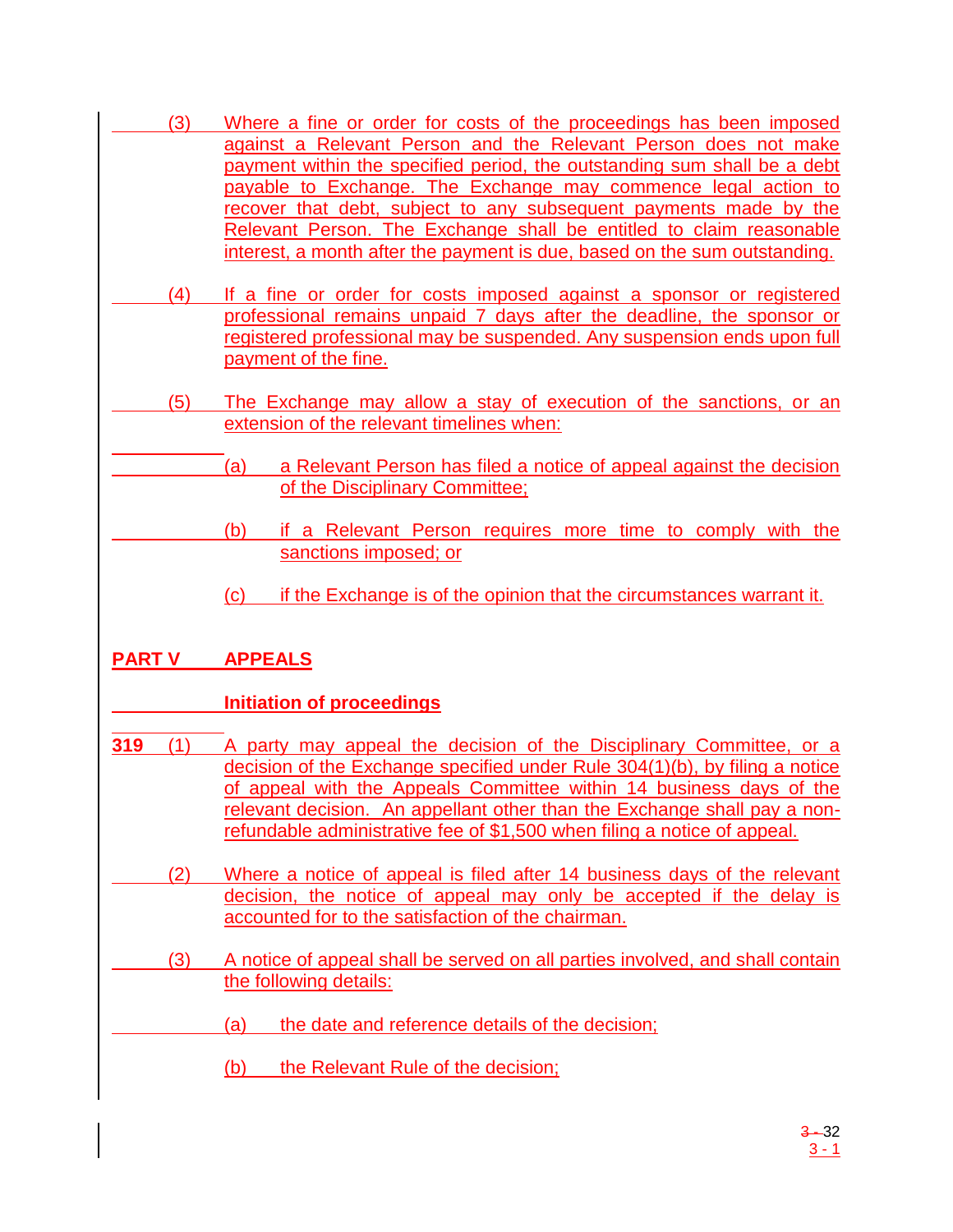|     |     | the brief facts relevant to the decision;<br>(c)                                                                                                                                                          |  |
|-----|-----|-----------------------------------------------------------------------------------------------------------------------------------------------------------------------------------------------------------|--|
|     |     | (d)<br>a summary of the decision;                                                                                                                                                                         |  |
|     |     | the sanction imposed by the Disciplinary Committee or the decision<br>(e)<br>taken by the Exchange; and                                                                                                   |  |
|     |     | (f)<br>a summary of the grounds of appeal which includes:                                                                                                                                                 |  |
|     |     | the specific finding which is subject to appeal; and<br>(i)                                                                                                                                               |  |
|     |     | the reasons in support of the appeal against that finding.<br>(ii)                                                                                                                                        |  |
|     | (4) | An appeal against a decision by the Disciplinary Committee may only be<br>heard if the chairman is of the opinion that:                                                                                   |  |
|     |     | the Disciplinary Committee had acted in bad faith;<br>(a)                                                                                                                                                 |  |
|     |     | there was procedural unfairness in the Disciplinary Committee's<br>(b)<br>determination of the charges;                                                                                                   |  |
|     |     | there is fresh evidence, not previously available, which would likely<br>(c)<br>have affected the decision of the Disciplinary Committee;                                                                 |  |
|     |     | the Disciplinary Committee had made a gross error in respect of a<br>(d)<br>finding of fact;                                                                                                              |  |
|     |     | the Disciplinary Committee had made an error in respect of the<br>(e)<br>interpretation of the Rules; or                                                                                                  |  |
|     |     | the sanctions imposed are manifestly excessive or inadequate.<br>(f)                                                                                                                                      |  |
|     | (5) | An appeal against a decision by the Exchange referred to under Rule<br>304(1)(b) may only be heard if the chairman is of the opinion that:                                                                |  |
|     |     | the Exchange had acted in bad faith;<br>(a)                                                                                                                                                               |  |
|     |     | there was procedural unfairness in the Exchange's determination of<br>(b)<br>the matter; or                                                                                                               |  |
|     |     | the Exchange had made an error in respect of the interpretation of<br>$\left( \text{c} \right)$<br>the Rules.                                                                                             |  |
| 320 | (1) | Upon receipt of the notice of appeal, the chairman shall determine all pre-<br>hearing administrative issues under Rule 304(6) and may issue relevant<br>directions to parties to facilitate the hearing. |  |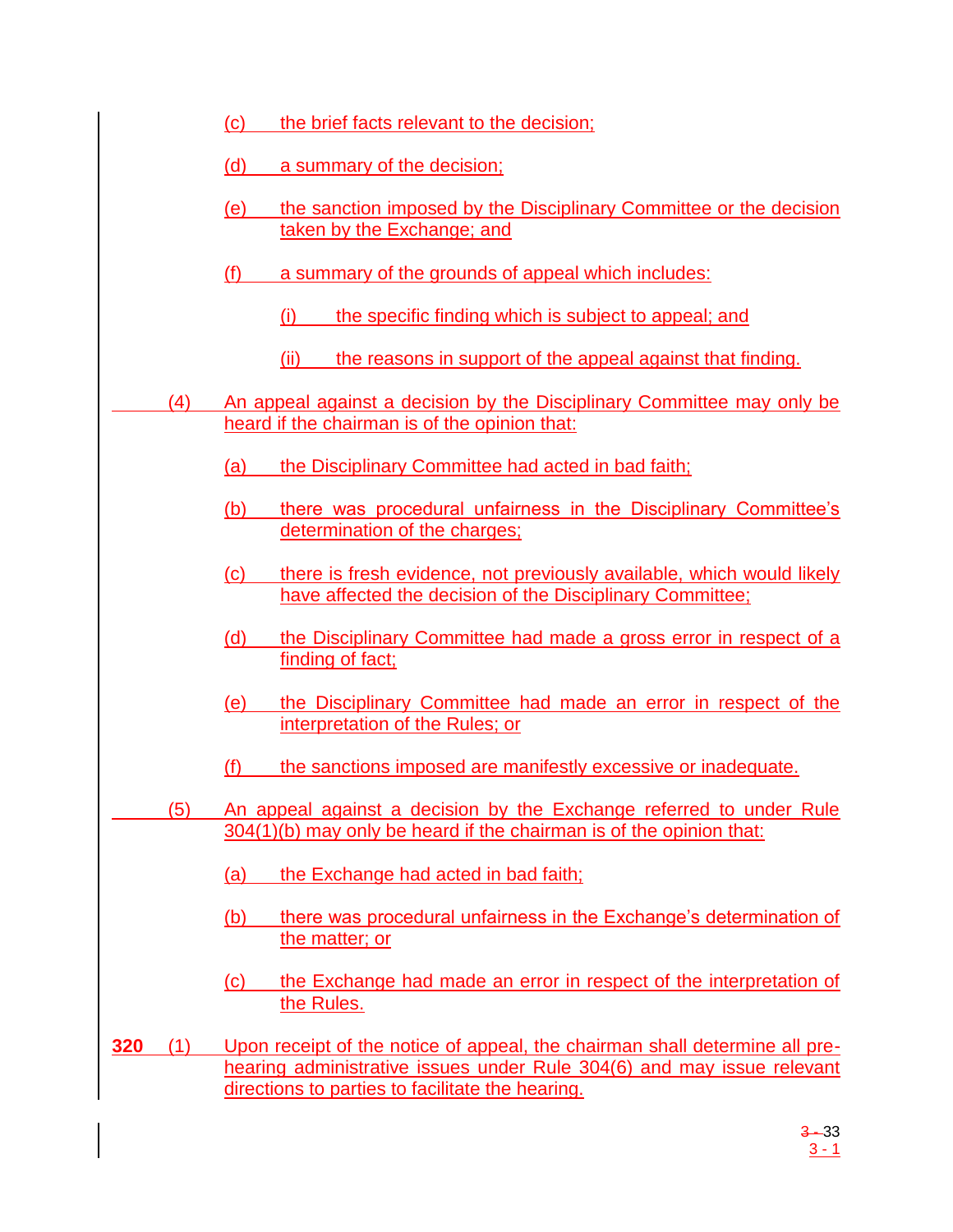(2) Upon the resolution of all pre-hearing administrative matters under Rule 304(6), the chairman shall provide a notice of hearing which includes the following details: (a) the identity of the members of the Appeals Committee who will be present at the hearing; (b) the dates and locations of the hearing; (c) the time parties will be allocated during the hearing; (d) the procedural rules to be complied with at the hearing; (e) the disputed issues to be dealt with at the hearing (where necessary); (f) the witnesses to be called at the hearing (where necessary); and (g) the exhibits which may be relied upon at the hearing (where necessary). (3) Upon provision of the notice of hearing under Rule 320(2), parties shall inform the Appeals Committee within 14 business days of the following: (a) whether there is any objection to the matters stated in the notice; and (b) whether the party wishes to attend the hearing, and if so, the particulars of the persons who would be attending the hearing. (4) Where a party does not respond to a relevant direction issued under Rule 320(1), the party is deemed to have no objection to the relevant direction, and the Appeals Committee may proceed as it deems fit. (5) Where a party does not indicate that the party is intending to attend the hearing, the party is deemed to have no intention of attending the hearing and the hearing can proceed in the absence of that party. (6) Where objections are raised in relation to any pre-hearing issues, the chairman shall determine the issue and inform parties accordingly. The chairman's determination of a pre-hearing issue shall be final. **The hearing**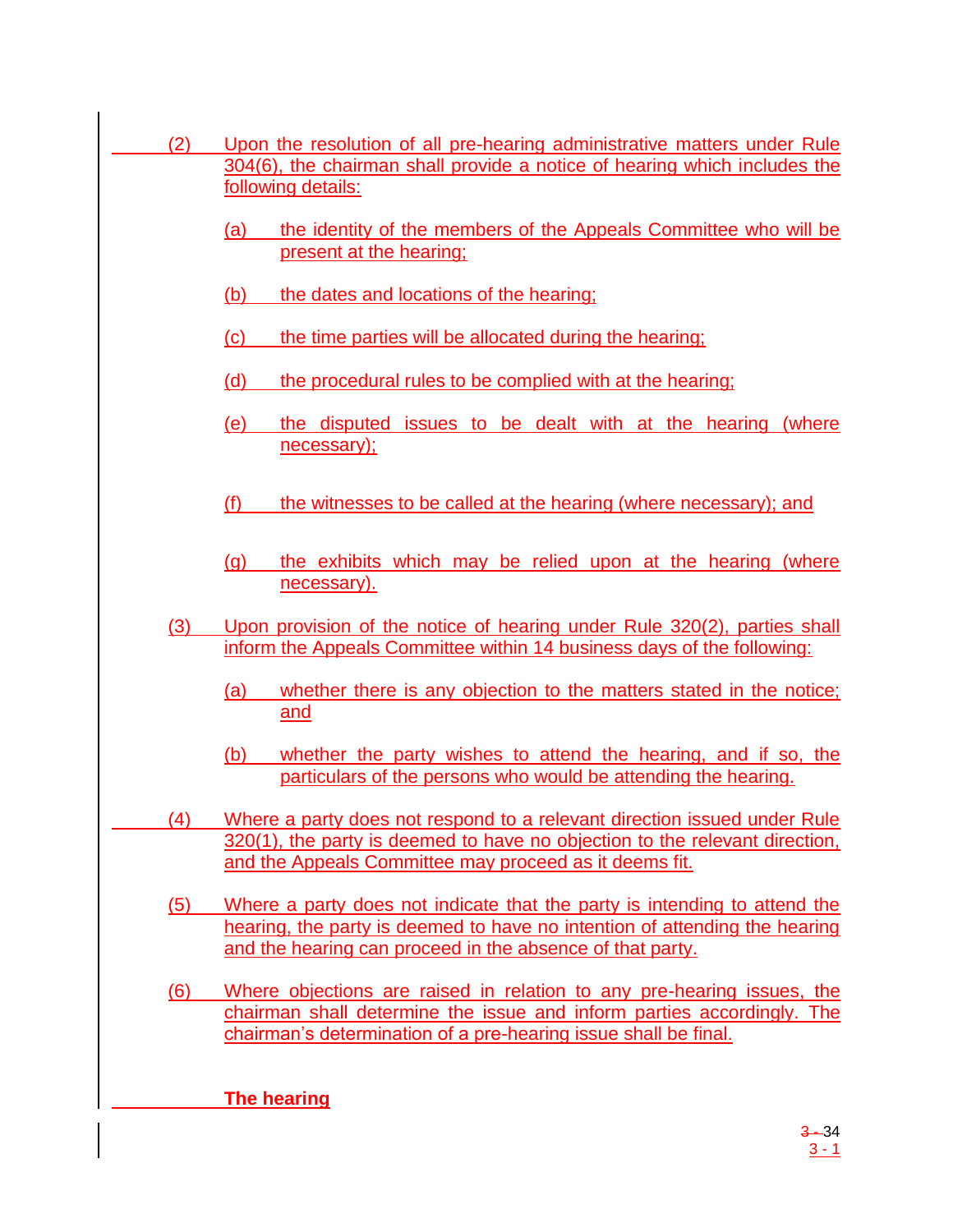- **321** (1) The chairman of the Appeals Committee shall determine the manner by which a hearing is to be conducted, having due regard to the notice of hearing issued under Rule 320(2). A hearing before the Appeals Committee may be heard as a rehearing and evidence not previously considered by the Disciplinary Committee may be adduced.
	- (2) No member of the Appeals Committee shall participate in an appeal if he has a conflict of interest.
- (3) Where the Appeals Committee is of the opinion that the charge is defective, the Appeals Committee may invite the Exchange to amend the charge, or directly amend the charge.
- (4) An appellant may withdraw an appeal at any time before the decision of the Appeals Committee by providing a notice of discontinuance to the Appeals Committee. Where a Relevant Person withdraws an appeal under this sub-rule and the Appeals Committee is of the opinion that the conduct of the Relevant Person was unreasonable, the Appeals Committee may order that the Relevant Person pay reasonable costs incurred by the Exchange.
	- (5) A Relevant Person may be represented by legal counsel at the hearings.
	- (6) The secretariat of the Appeals Committee must be informed in writing of the name of the legal counsel at least 14 business days before the hearing of the appeal.

# **The written grounds of the Appeals Committee and sanctions**

- **322** (1) Upon conclusion of the hearing, the Appeals Committee shall within a specified period of no more than 6 weeks, determine if the proceeded charges have been made out or if the decision of the Exchange is to be upheld and provide a written grounds of decision. In coming to a decision, the Appeals Committee may:
	- (a) dismiss the appeal;
		- (b) uphold, reverse or vary the decision of the Disciplinary Committee or the Exchange;
		- (c) uphold, reverse or vary specific findings of the Disciplinary Committee;
		- (d) direct that the Exchange take a specific course of action;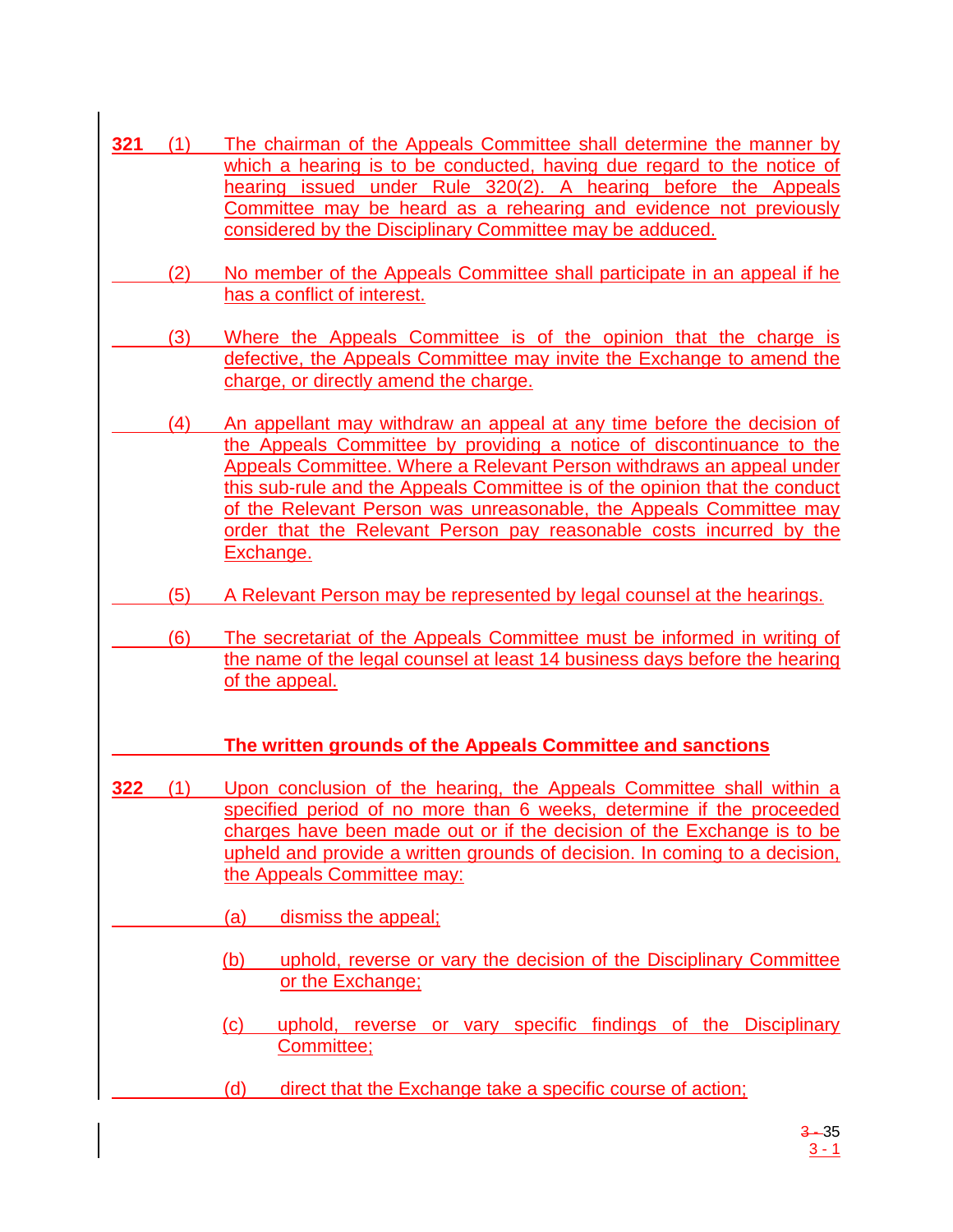- (e) vary the sanctions imposed by the Disciplinary Committee; or
	- (f) issue any other order which it deems appropriate.
- (2) Where the Appeals Committee makes a finding that the charge is made out, the Appeals Committee shall also include in the written grounds, the sanctions to be imposed against the Relevant Person. In imposing sanctions, the Appeals Committee shall have all the powers of the Disciplinary Committee under Rule 317.

# **Post-hearing**

- **323** (1) The Appeals Committee's written grounds of decision shall be published by the Exchange, unless the sanction imposed involves the issuance of a private warning. Where a private warning is issued by the Appeals Committee, the Appeals Committee shall determine whether the written grounds of decision is to be published, and if so, whether the written grounds of decision is to be published in part or in whole.
- (2) Where the Exchange has reason to believe that the requirements imposed or orders issued under Rule 322(2) have not been complied with, the Exchange may report the non-compliance to the Appeals Committee, and the Appeals Committee may provide a supplemental grounds of decision to impose further sanctions.
- (3) Where a fine or order for costs of the proceedings has been imposed against a Relevant Person and the Relevant Person does not make payment within the specified period, the outstanding sum shall be a debt payable to Exchange. The Exchange may commence legal action to recover that debt, subject to any subsequent payments made by the Relevant Person. The Exchange shall be entitled to claim reasonable interest, a month after the payment is due, based on the sum outstanding.
- (4) If a fine or order for costs imposed against a sponsor or registered professional remains unpaid 7 days after the deadline, the sponsor or registered professional may be suspended. Any suspension ends upon full payment of the fine.
- (5) A Relevant Person may apply to the Appeals Committee for an extension of the relevant timelines to comply with sanctions imposed by the Appeals Committee.
	- (6) A decision of the Appeals Committee shall be final.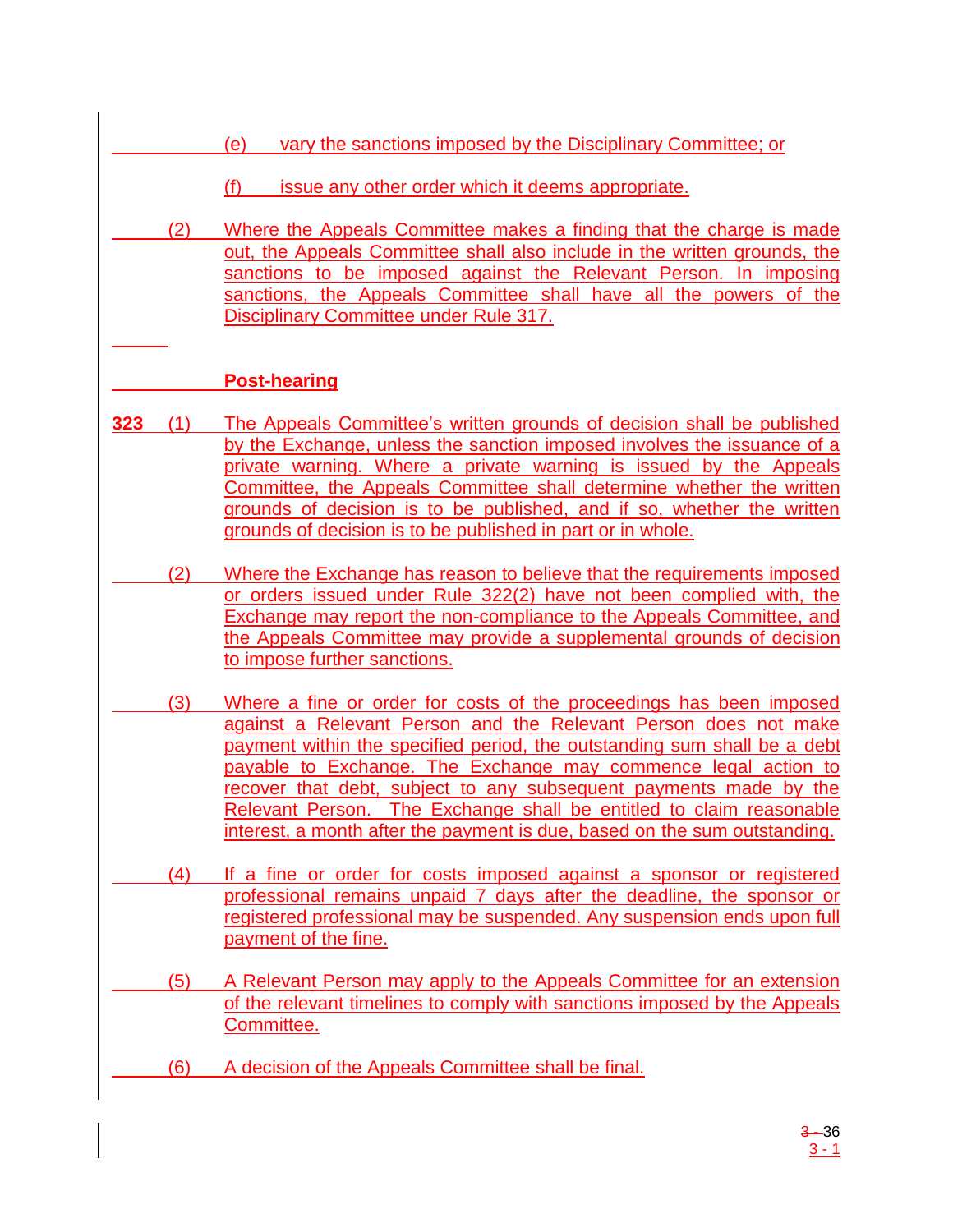# **PART VI MISCELLANEOUS MATTERS**

# **Confidentiality**

- **324** Subject to this rule and the continuing disclosure obligations in Chapter 7, the parties to Disciplinary Committee proceedings or Appeals Committee proceedings, their representatives and their advisors shall at all times treat all matters and documents relating to the proceedings as confidential except:
- (1) where all parties to the proceedings have given written consent;
- (2) where a party is directed by a competent authority such as the Authority or the police;
	- (3) where a party is directed by a court of competent jurisdiction in Singapore;
- (4) where a party is permitted or directed by the Disciplinary Committee or Appeals Committees;
	- (5) where the information is in the public domain; or
- (6) where such disclosure is in connection with the publication by the Exchange of the decision of the Disciplinary Committee or the Appeals Committee.

# **Irregularities**

- **325** (1) No irregularities shall vitiate a decision of the Disciplinary Committee or Appeals Committee unless the irregularity has occasioned a failure of justice.
	- (2) Where an irregularity has occasioned a failure of justice in respect of a disciplinary proceeding, the Disciplinary Committee or Appeals Committee may either determine the charge accordingly, or direct that the Exchange re-initiate disciplinary proceeding.
	- (3) Where an irregularity has occasioned a failure of justice in respect of a decision of the Exchange, the Appeals Committee may either determine the appeal accordingly, or direct that the Exchange determine the issue afresh.

**Exclusion of liability**